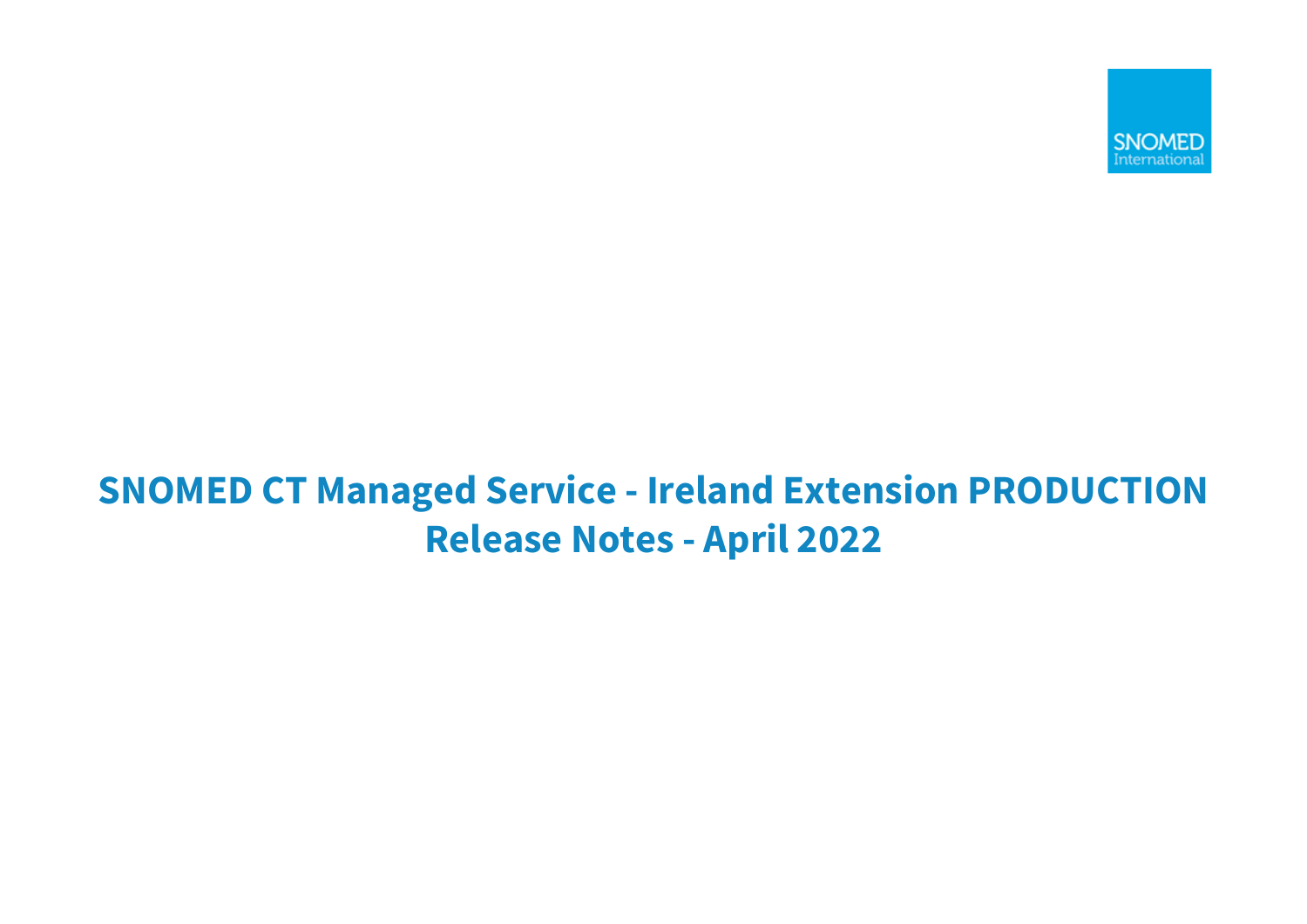

| Date                    | 20220421          |
|-------------------------|-------------------|
| <b>Document Version</b> | 1.0               |
| <b>Release Status</b>   | <b>PRODUCTION</b> |

© 2022 International Health Terminology Standards Development Organisation. All rights reserved. SNOMED CT® was originally created by the College of American Pathologists.

This document forms part of the SNOMED CT® Ireland Extension release distributed by International Health Terminology Standards Development Organisation, trading as SNOMED International, and is subject to the SNOMED CT® Affiliate License, details of which may be found at https://www.snomed.org/snomed-ct/getsnomed

No part of this document may be reproduced or transmitted in any form or by any means, or stored in any kind of retrieval system, except by an Affiliate of SNOMED International in accordance with the SNOMED CT® Affiliate License. Any modification of this document (including without limitation the removal or modification of this notice) is prohibited without the express written permission of SNOMED International.

Any copy of this document that is not obtained directly from SNOMED International [or a Member of SNOMED International] is not controlled by SNOMED International, and may have been modified and may be out of date. Any recipient of this document who has received it by other means is encouraged to obtain a copy directly from SNOMED International [or a Member of SNOMED International. Details of the Members of SNOMED International may be found at http:// www.snomed.org/members/].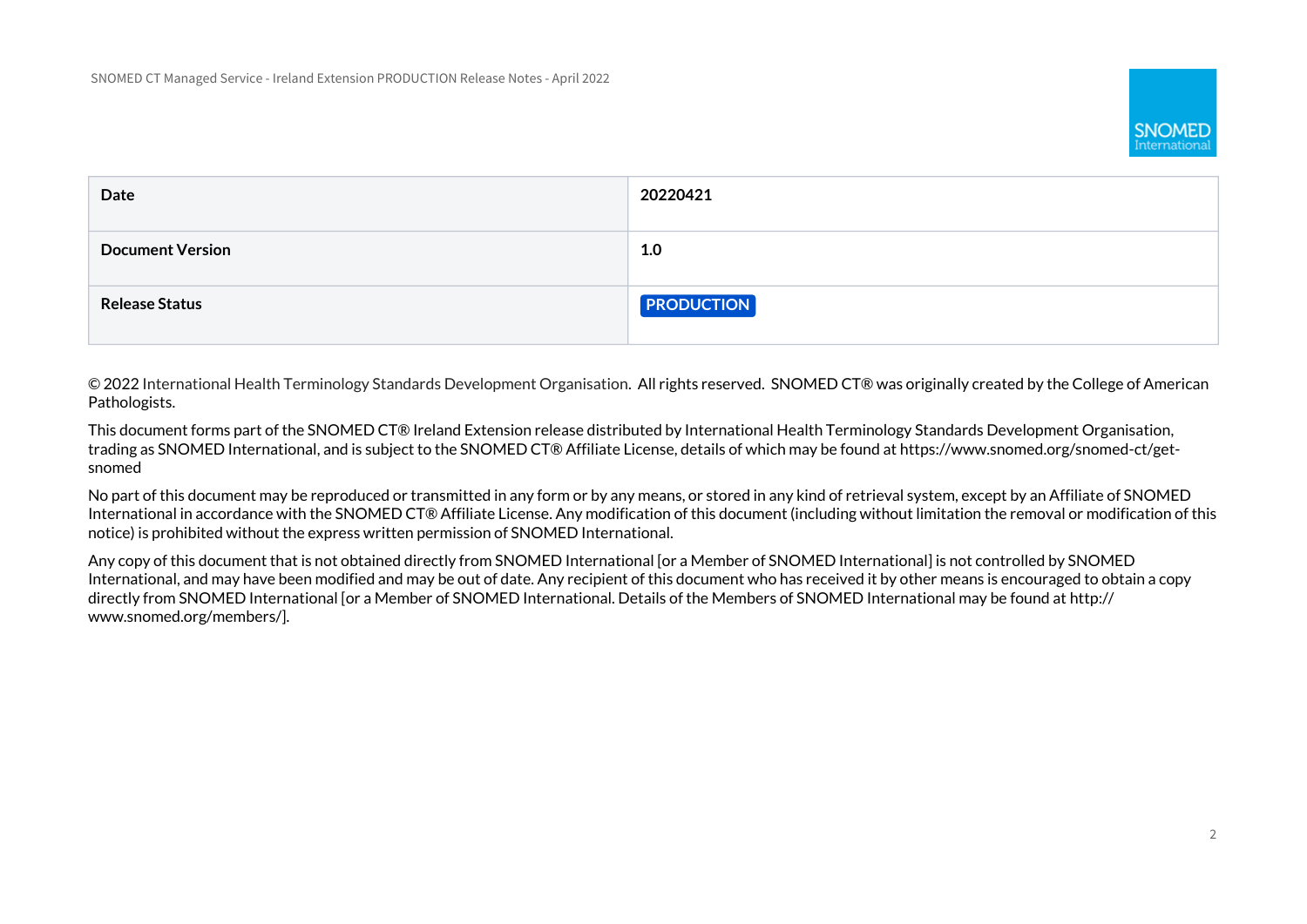SNOMED CT Managed Service - Ireland Extension PRODUCTION Release Notes - April 2022



- [Introduction](#page-3-0)[\(see page 4\)](#page-3-0)
- [Background](#page-4-0)[\(see page 5\)](#page-4-0)
	- [Scope](#page-4-1)[\(see page 5\)](#page-4-1)
- [Content Development Activity](#page-5-0)[\(see page 6\)](#page-5-0)
	- [Summary](#page-5-1)[\(see page 6\)](#page-5-1)
	- [New and Updated Content](#page-5-2)[\(see page 6\)](#page-5-2)
		- [New content in this release:](#page-5-3)[\(see page 6\)](#page-5-3)
		- [New and updated content](#page-5-4)[\(see page 6\)](#page-5-4)
			- [Concept statistics](#page-5-5)[\(see page 6\)](#page-5-5)
- [Technical notes](#page-12-0)[\(see page 13\)](#page-12-0)
	- [Known Issues](#page-12-1)[\(see page 13\)](#page-12-1)
	- [Resolved Issues](#page-12-2)[\(see page 13\)](#page-12-2)
	- [Notice of changes to the International Edition Release Schedule](#page-14-0)[\(see page 15\)](#page-14-0)
- [Appendix 1](#page-16-0)[\(see page 17\)](#page-16-0)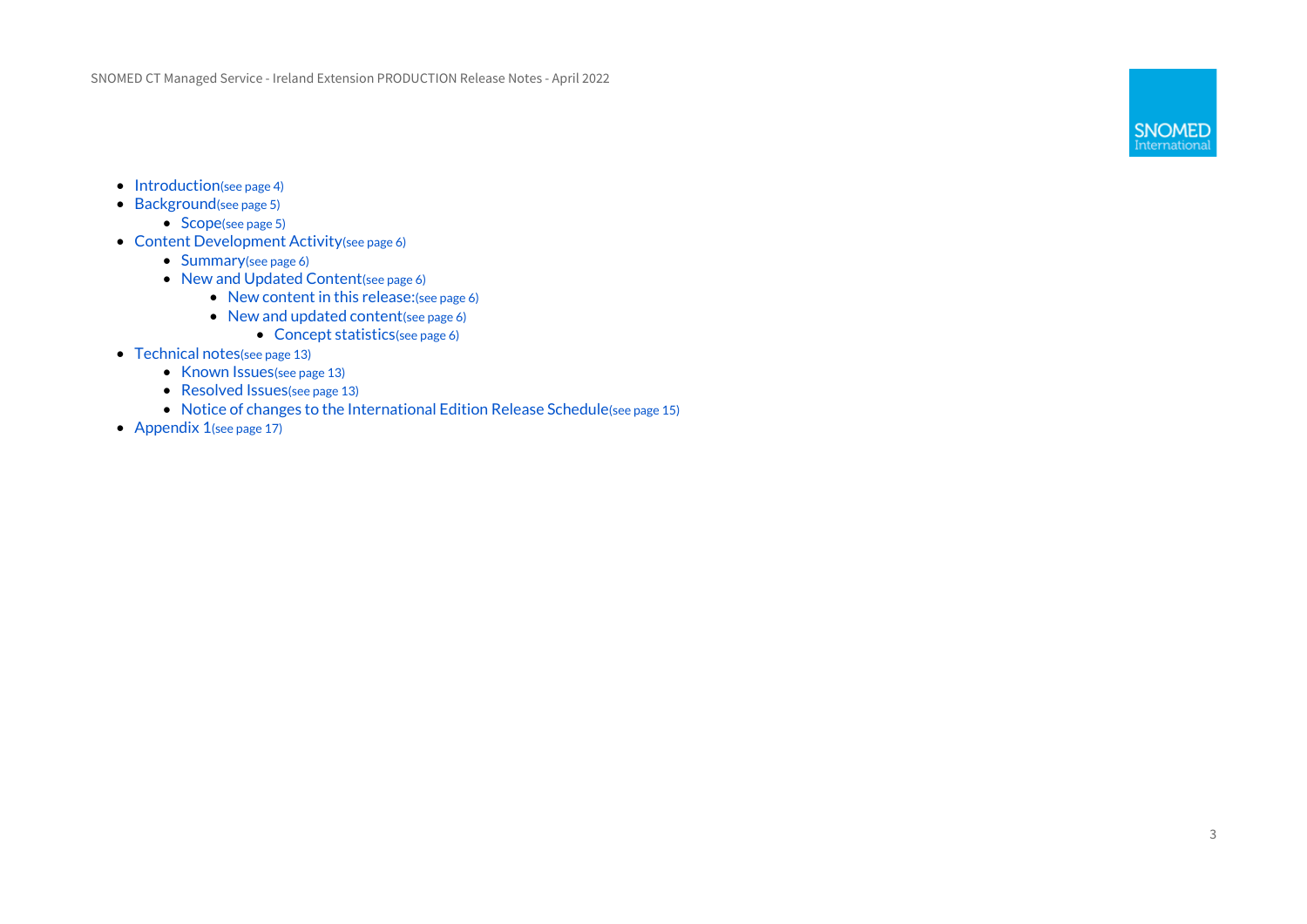

# <span id="page-3-0"></span>**Introduction**

SNOMED CT terminology provides a common language that enables a consistent way of indexing, storing, retrieving, and aggregating clinical data across specialties and sites of care.

The International Health Terminology Standards Development organisation (IHTSDO®), trading as SNOMED International, maintains the SNOMED CT technical design, the content architecture, the SNOMED CT content (includes the concepts table, the descriptions table, the relationships table, a history table, and ICD mappings), and related technical documentation.

The SNOMED CT Irish Extension - packages these components for release every April and October, to be used with the latest SNOMED CT International Edition release.

The same content can be viewed online using the SNOMED CT browser, and eHealth Ireland website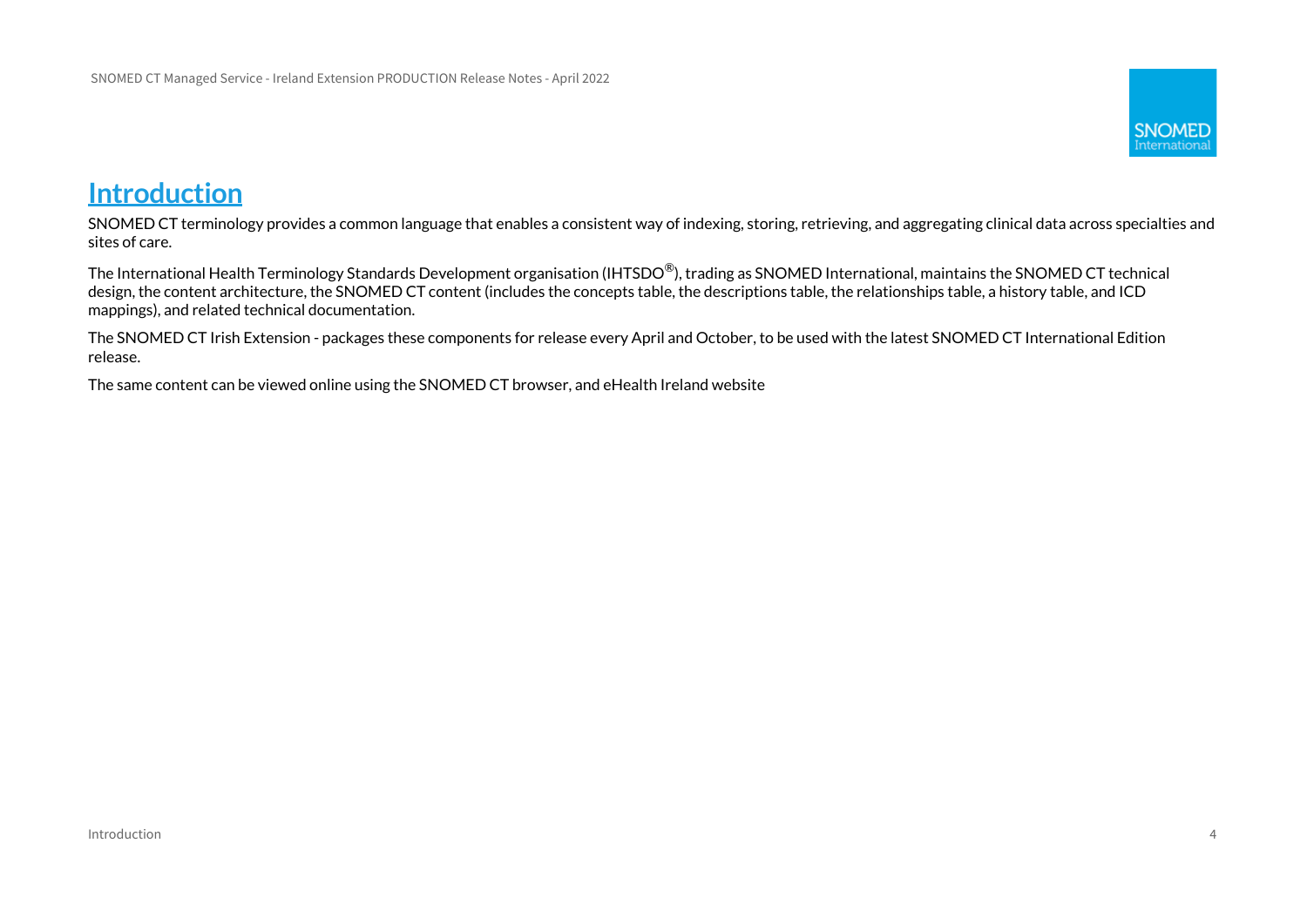

# <span id="page-4-0"></span>**Background**

This document provides a summarized description of the content changes included in the April 2022 Production release of the SNOMED Clinical Terms<sup>®</sup> Managed Service Ireland Extension package.

It will also include technical notes detailing the known issues which have been identified (should any of these exist). These are content or technical issues where the root cause is understood, and the fix has been discussed and agreed, but has yet to be implemented.

This Ireland Extension package is dependent upon, and should therefore be consumed in conjunction with the SNOMED CT® January 2022 International Edition release.

# <span id="page-4-1"></span>**Scope**

This document is written for the purpose described above and is not intended to provide details of the technical specifications for SNOMED CT or encompass every change made during the release.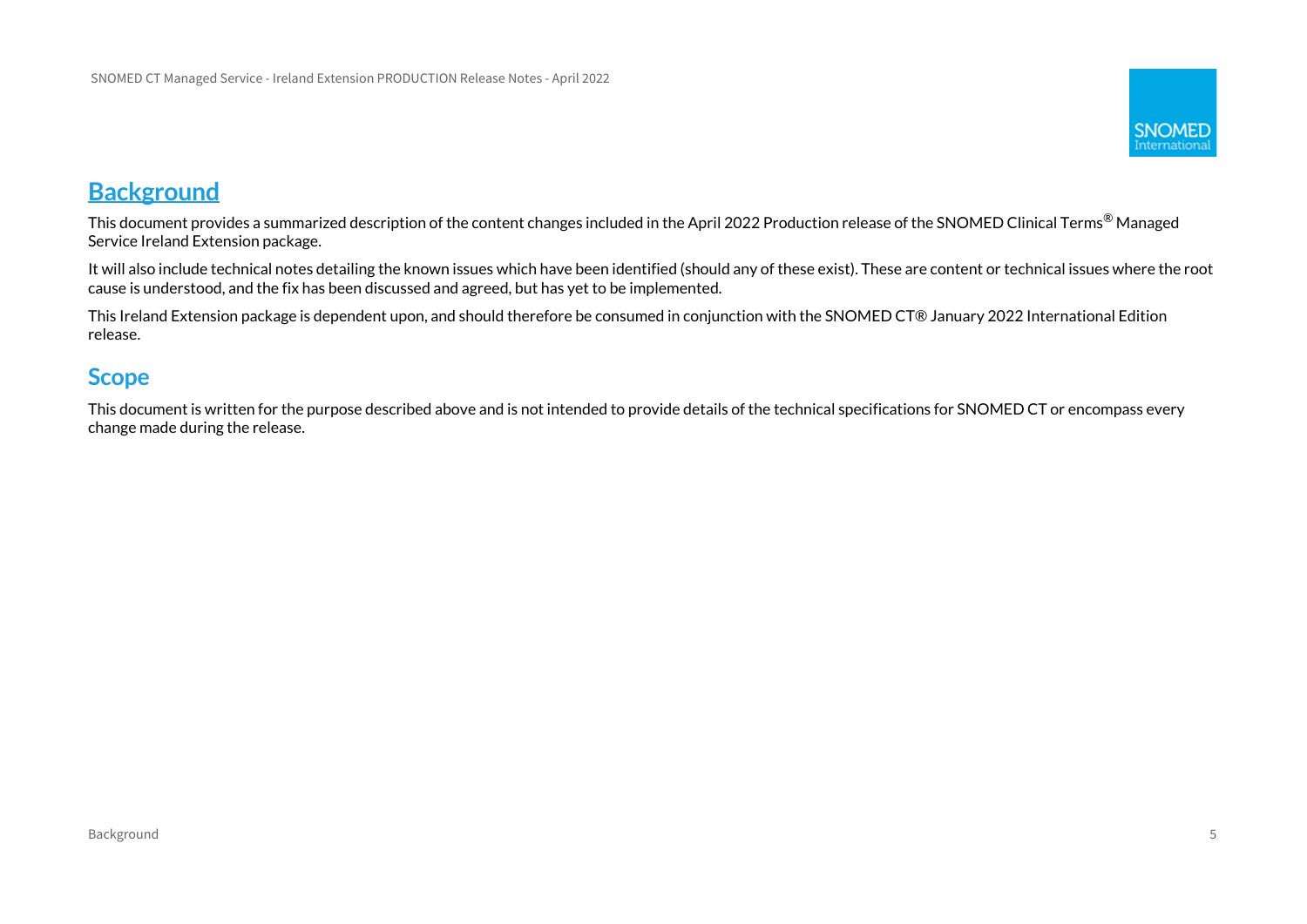

# <span id="page-5-0"></span>**Content Development Activity**

### <span id="page-5-1"></span>**Summary**

Content from the SNOMED CT® January 2022 International Edition release has been included, alongside additional components for use in Ireland. This extension contains concepts, relationships and reference sets for healthcare professionals.

# <span id="page-5-2"></span>**New and Updated Content**

### <span id="page-5-3"></span>**New content in this release:**

This is the 7th SNOMED CT Irish Edition Production release.

### <span id="page-5-4"></span>**New and updated content**

#### <span id="page-5-5"></span>**Concept statistics**

| <b>File</b>      | <b>Changes</b>                                   |
|------------------|--------------------------------------------------|
| Concept          | 35 records added/updated + 1 records inactivated |
| Description (EN) | 87 records added/updated + 0 records inactivated |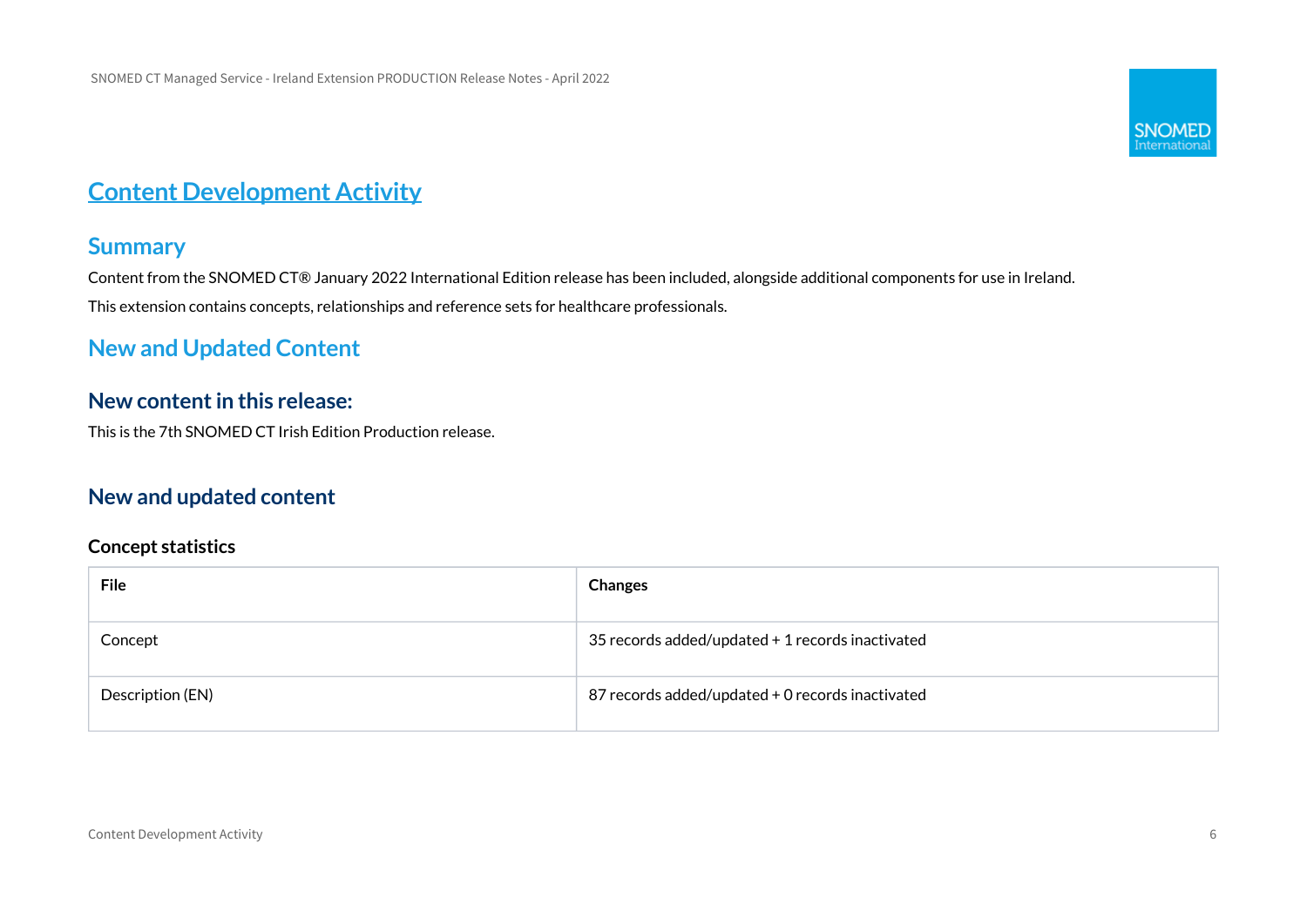

| Language (EN)                | 3157 records added/updated + 8776 records inactivated |
|------------------------------|-------------------------------------------------------|
| Inferred Relationship        | 67 records added/updated + 2 records inactivated      |
| <b>OWL Expression</b>        | 35 records added/updated + 1 records inactivated      |
| <b>TextDefinition</b>        | O records added/updated                               |
| <b>Association Reference</b> | 1 records added/updated + 0 record inactivated        |
| AttributeValue               | 4 records added/updated + 0 record inactivated        |
| RefsetDescriptor             | 7 records added (for new refsets this cycle)          |

#### The SNOMED Irish National Release Centre published

*Table 1.1 New concepts in the Irish Edition April release*

| эп.<br>н | $\sim$ $\sim$<br>ັບ |
|----------|---------------------|
|          |                     |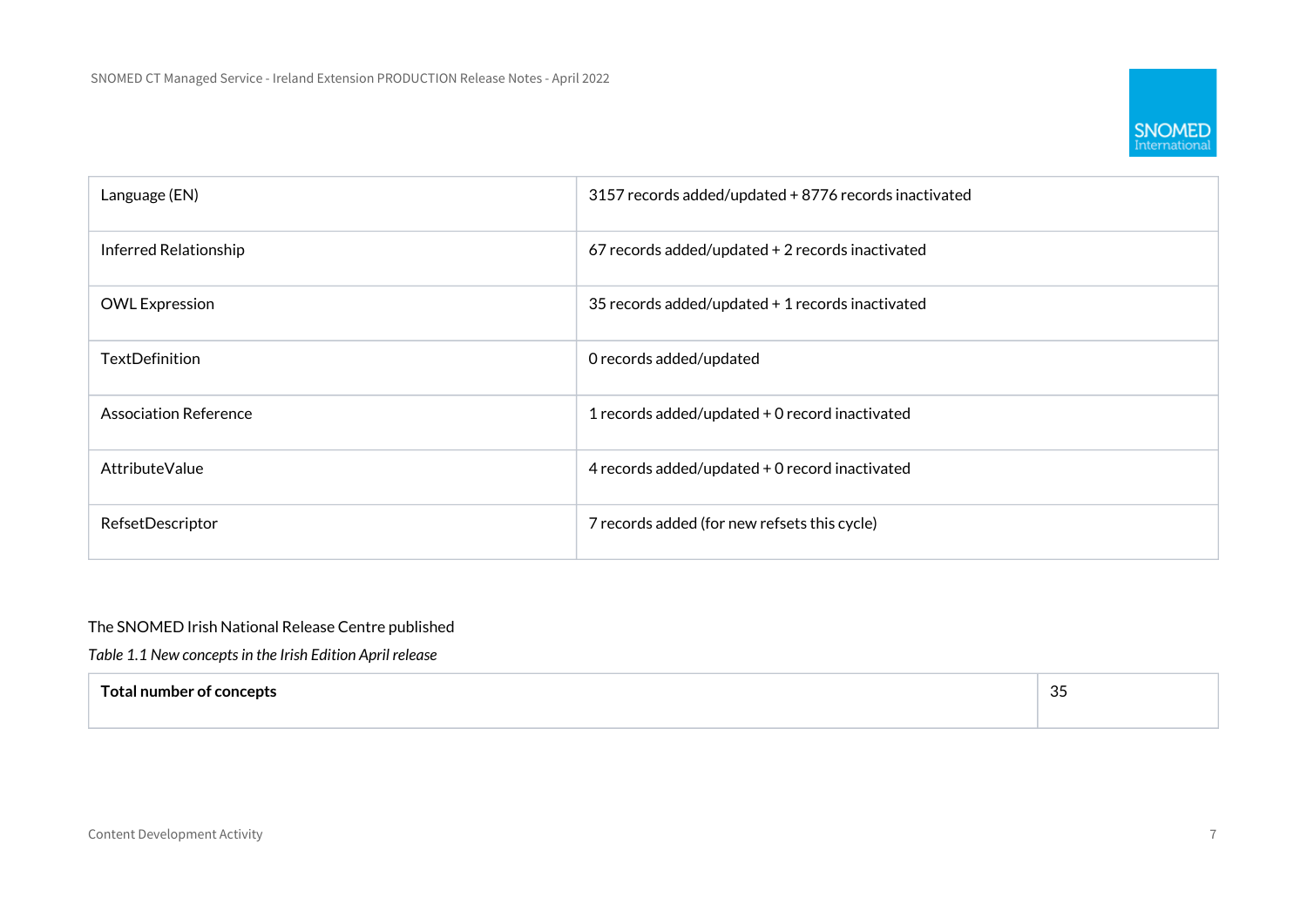

| Assessment scales           | $\mathbf{3}$   |
|-----------------------------|----------------|
| Disorder                    | $\mathbf{1}$   |
| Finding                     | $\mathbf{1}$   |
| Foundation metadata concept | $\mathbf{1}$   |
| <b>Medicinal Product</b>    | $\mathbf{1}$   |
| Observable entity           | $\mathbf{1}$   |
| Procedure                   | $\overline{7}$ |
| Record artifact             | 8              |
| Regime/therapy              | $\mathbf{3}$   |
| Situation                   | 2              |
| Supplier                    | $\mathbf{1}$   |

Table 1.2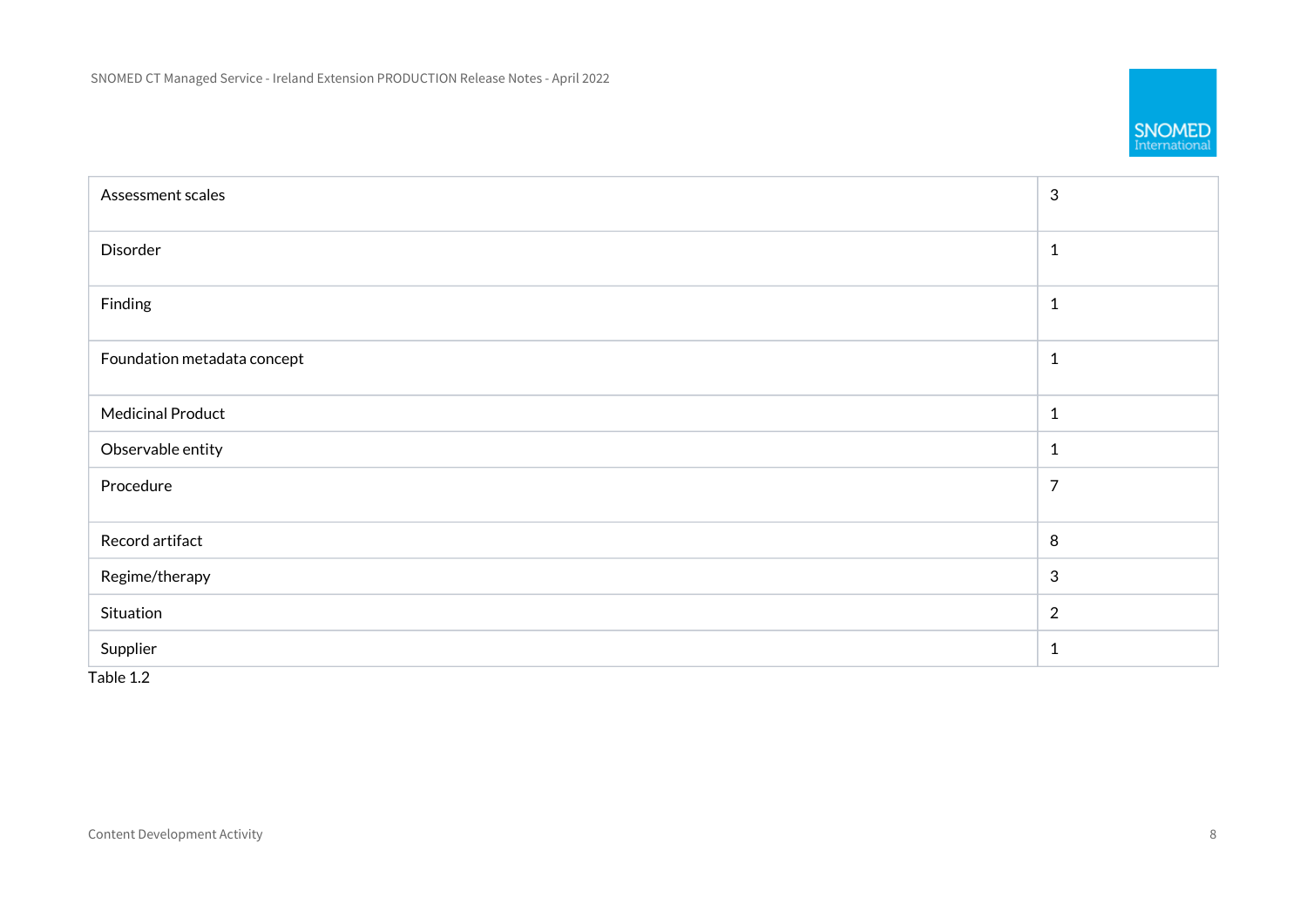

| <b>Relationships</b>       |             |
|----------------------------|-------------|
| Total active relationships | 87          |
| Inactivation's             | $\mathbf 0$ |
| Total active descriptions  | 87          |

Refer to Appendix 1, Table 1.2 to view the new relationships

This content was derived through the Dataset Specification Process (DSMP )and includes concepts from

#### Table 1.3

#### **Reference sets**

| Chronic Disease Management Refset         | O records added/updated |
|-------------------------------------------|-------------------------|
| Coronavirus Refset                        | O records added/updated |
| Gynaecology Discharge Summary Refset      | O records added/updated |
| Irish National Early Warning Score Refset | O records added/updated |
| Make Every Contact Count Ireland refset   | O records added/updated |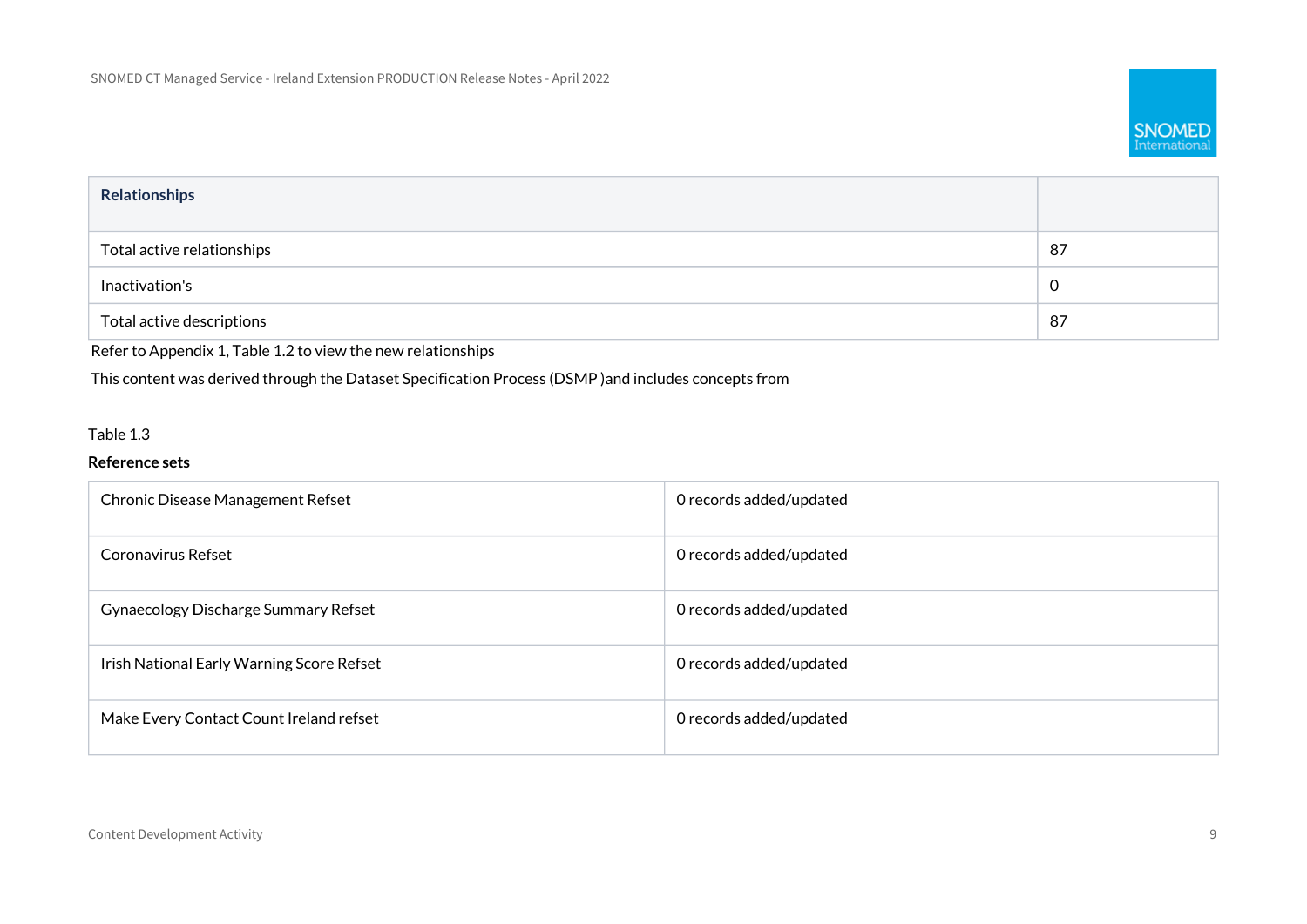

| Safeguarding Ireland refset                                                | O records added/updated                              |
|----------------------------------------------------------------------------|------------------------------------------------------|
| eServices Ireland refset                                                   | O new record added/updated                           |
| Ireland Nursing & Midwifery Quality<br>Care-Metrics Dataset refset Ireland | 1 new record added, 1 updated + 1 record inactivated |
| Antimicrobial stewardship Performance                                      | 202 new records for this brand new refset            |
| Indicator Measurement System (APIMS) Data Set for Ireland                  |                                                      |
| Dentistry Refset Ireland                                                   | 667 new records for this brand new refset            |
| Lymphodema Ireland Refset                                                  | 17 new records for this brand new refset             |
| National Ambulance Service Ireland Refset                                  | 111 new records for this brand new refset            |
| <b>Patient Flow Datset Ireland Refset</b>                                  | 247 new records for this brand new refset            |
| Public Health Nurse clinical caseload dataset Ireland refset               | 91 new records for this brand new refset             |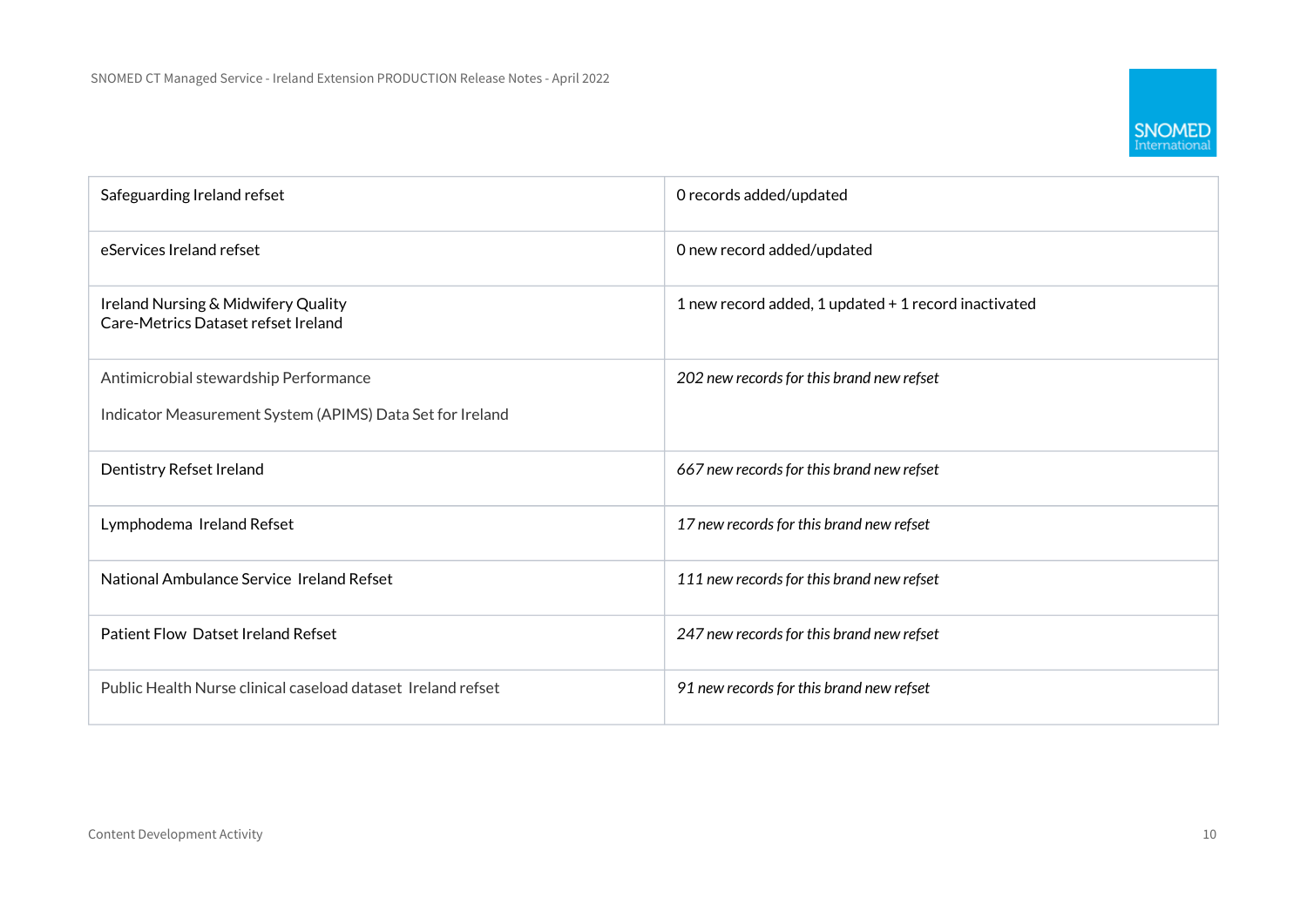

#### Table 1.4

#### **Text Definitions**

| Text definitions (metadata) |  |
|-----------------------------|--|
|-----------------------------|--|

#### Table 1.5

Content Promoted through CRS from IPU and acute medicines management programme

| Sept content 1/10/2021        |     |
|-------------------------------|-----|
| November content 12/11/2021   | -33 |
| January content 9/2/2022      | 15  |
| March content 29/3/2022       | -35 |
| Total since Oct 2021 release: | 103 |

#### Table 1.6

Content Promoted from other extensions to SNOMED International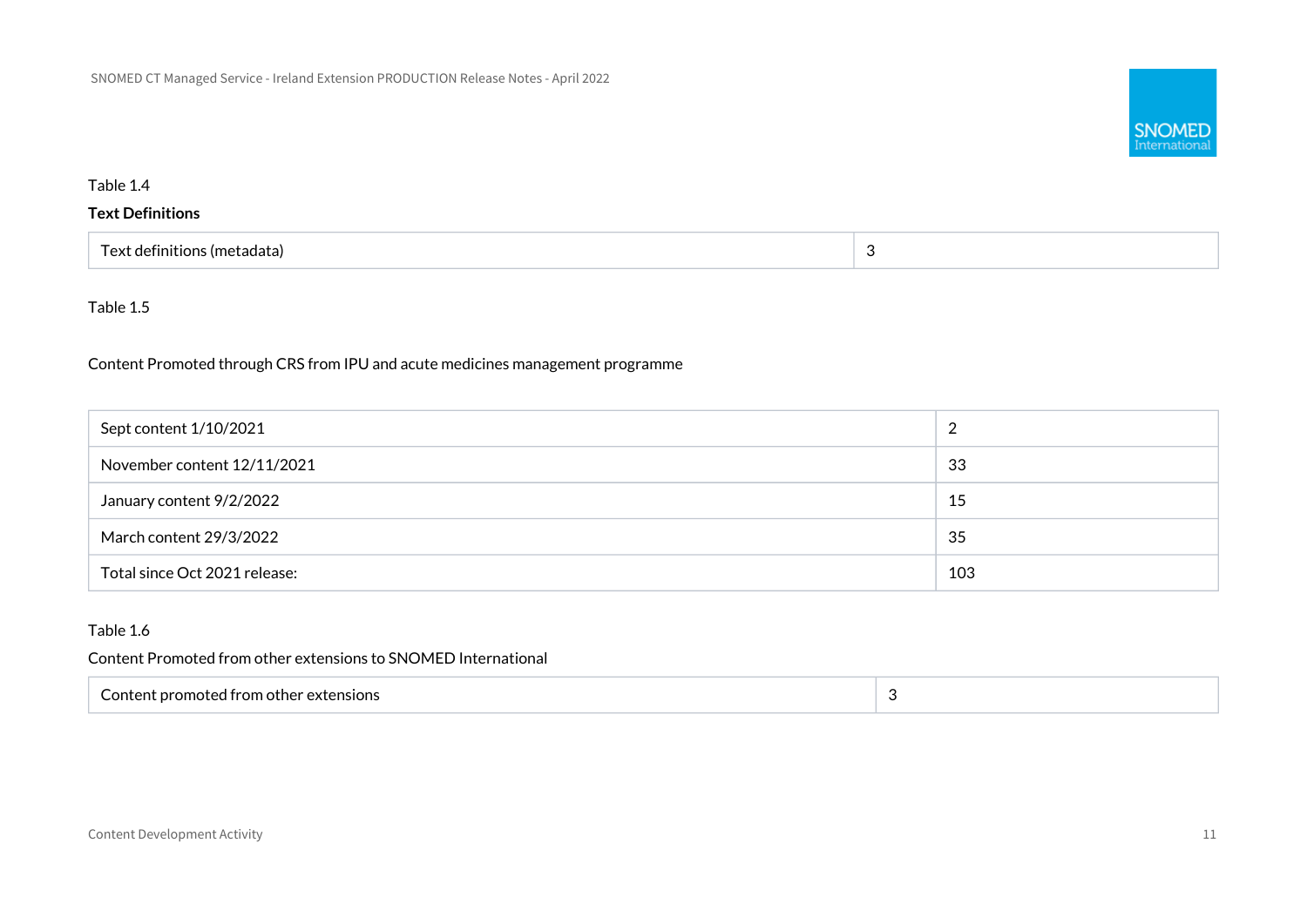

*The SNOMED Irish National Release Centre promoted 103 new concepts and these will be available in the SNOMED CT May 2022 International Edition release. Refer to Appendix 2, Table 1.2 to view*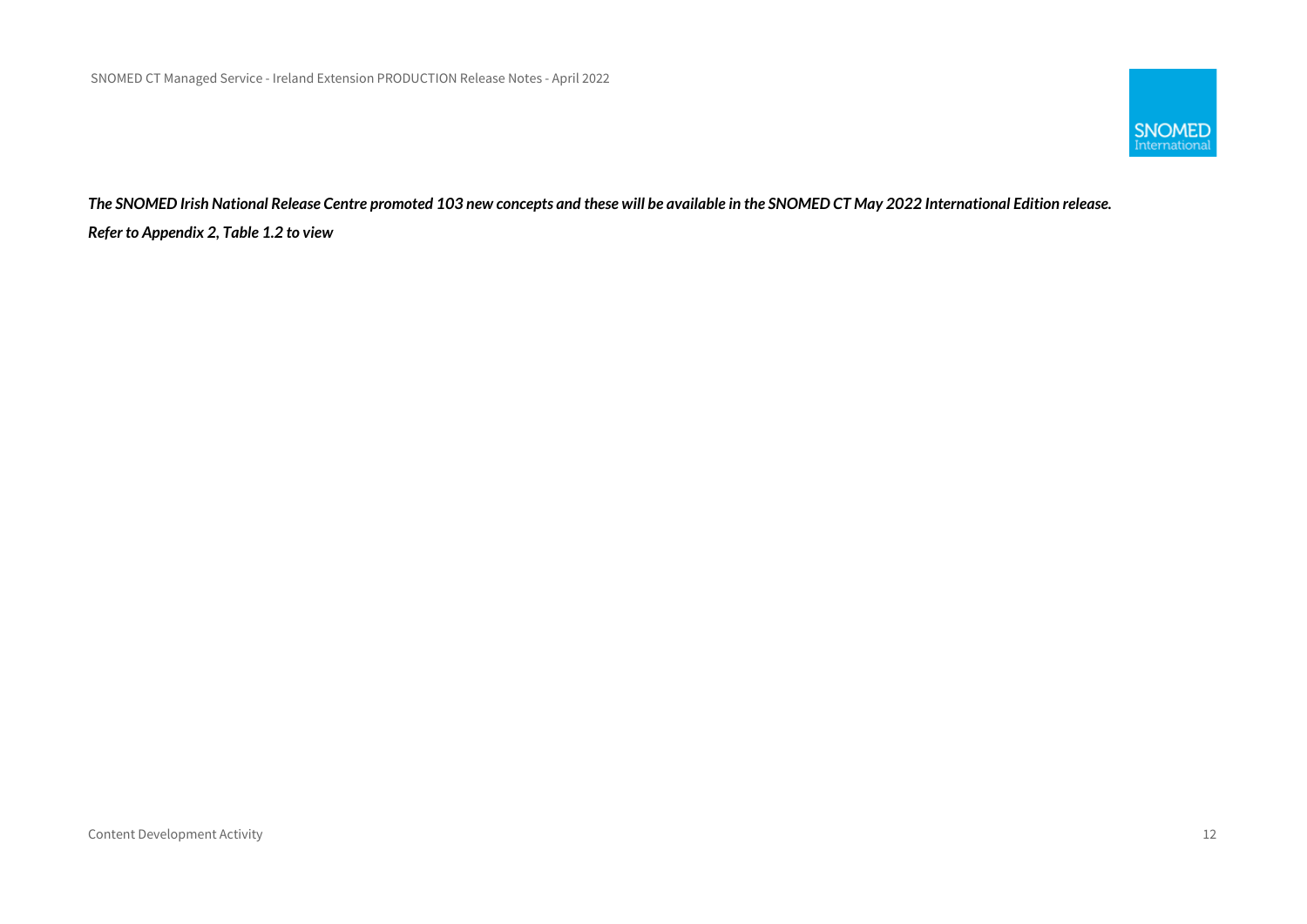

# <span id="page-12-0"></span>Technical notes

# <span id="page-12-1"></span>**Known Issues**

Known Issues are content or technical issues where the root cause is understood, and the resolution has been discussed and agreed but has yet to be implemented. This can be due to a number of reasons, from lack of capacity within the current editing cycle, to the risk of impact to the stability of SNOMED CT if the fix were to be deployed at that stage in the Product lifecycle.

For the SNOMED CT Managed Service - Ireland Extension Release, the following Known Issues were identified, and agreed to be resolved in the next editing cycle:

| Key             | iummary | <b>Description</b> |  |
|-----------------|---------|--------------------|--|
| No issues found |         |                    |  |

### <span id="page-12-2"></span>**Resolved Issues**

Resolved Issues are those where the resolution has been discussed and agreed, and has been implemented in time for this release.

For the SNOMED CT Managed Service - Ireland Extension Release, the following Issues were Resolved:

**Key Summary Description P**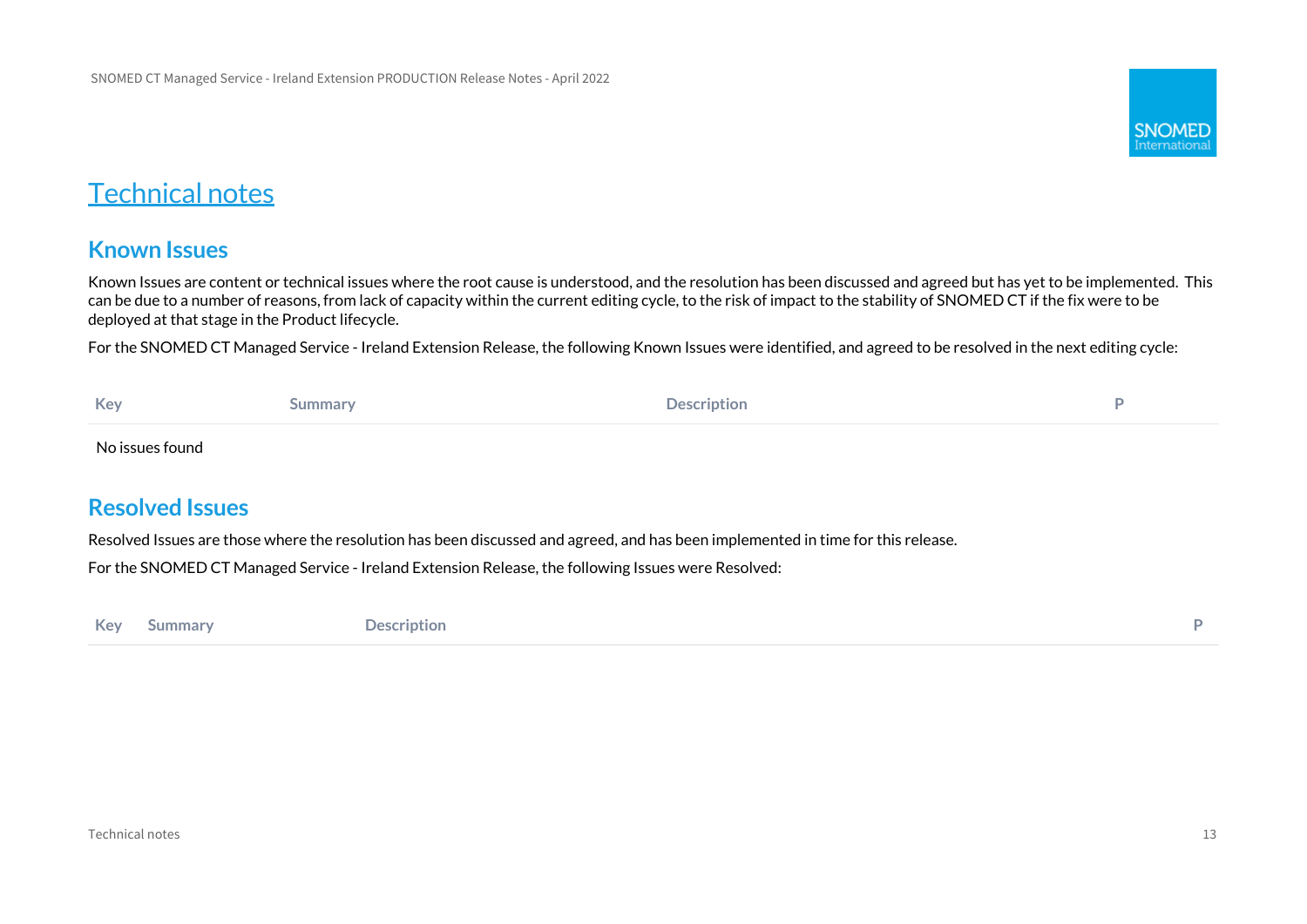| <b>ISRS-</b><br>1238 | <b>RVF Assertion failure:</b><br>d1417dd6-7a74-4e67-8dc0-<br>156e7c4c489c | testType: "SQL",<br>assertionUuid: "d1417dd6-7a74-4e67-8dc0-156e7c4c489c",<br>assertion Text: "The refsetId of a refset member must be an existing and active concept",<br>failureCount: 202.<br>firstNInstances: [                                                                                                                                                                                                                                                                                                                                                                                                                                                                                                                                                                      | $\bullet$ |
|----------------------|---------------------------------------------------------------------------|------------------------------------------------------------------------------------------------------------------------------------------------------------------------------------------------------------------------------------------------------------------------------------------------------------------------------------------------------------------------------------------------------------------------------------------------------------------------------------------------------------------------------------------------------------------------------------------------------------------------------------------------------------------------------------------------------------------------------------------------------------------------------------------|-----------|
|                      |                                                                           | • {conceptId: "174241000220114", detail: "Refset id: 174241000220114 in simple refset member must be an<br>existing and active concept.", componentId: "80ab120a-909a-4a5e-965d-6d40d03e3aac", fullComponent:<br>"1,11000220105,174241000220114,776694006"}<br>• {conceptId: "174241000220114", detail: "Refset id:174241000220114 in simple refset member must be an<br>existing and active concept.", componentId: "826952cf-742d-4acf-bfb1-468f54e72539", fullComponent:<br>"1,11000220105,174241000220114,198130006"}<br>• {conceptId: "174241000220114", detail: "Refset id: 174241000220114 in simple refset member must be an<br>existing and active concept.", componentId: "85c9c483-0bdd-4309-9776-abe921945801", fullComponent:<br>"1,11000220105,174241000220114,775449004"} |           |
|                      |                                                                           | RESOLUTION: Resolved in time for the April 2022 Ireland Extension release, by correcting the RefsetID in the new<br>refset to the expected ID (74921000220101).                                                                                                                                                                                                                                                                                                                                                                                                                                                                                                                                                                                                                          |           |
| ISRS-<br>1239        | <b>RVF Assertion failure:</b><br>f68c761b-3b5c-4223-<br>bc00-6e181e7f68c3 | testType: "TRACEABILITY",<br>assertionUuid: "f68c761b-3b5c-4223-bc00-6e181e7f68c3",<br>assertion Text: "All components in the branch traceability summary must also be in the RF2 export.",<br>failureCount: 2,<br>firstNInstances: [                                                                                                                                                                                                                                                                                                                                                                                                                                                                                                                                                    | 8         |
|                      |                                                                           | • {conceptId: "359592009", detail: "Refset member change for f720a3c5-dc78-454f-904f-9b84db332a25 in<br>traceability is missing from RF2 export.", componentId: "f720a3c5-dc78-454f-904f-9b84db332a25" }<br>• {conceptId: "359592009", detail: "Refset member change for 42caa0b7-a391-42fe-ba85-26124c57cd3b in<br>traceability is missing from RF2 export.", componentld: "42caa0b7-a391-42fe-ba85-26124c57cd3b" }<br>RESOLUTION: SNOMED International Dev Team confirmed that these are false positives - ticket raised to refine RVF<br>assertion. No action required with respect to the Ireland content.                                                                                                                                                                           |           |

**SNOMED**<br>International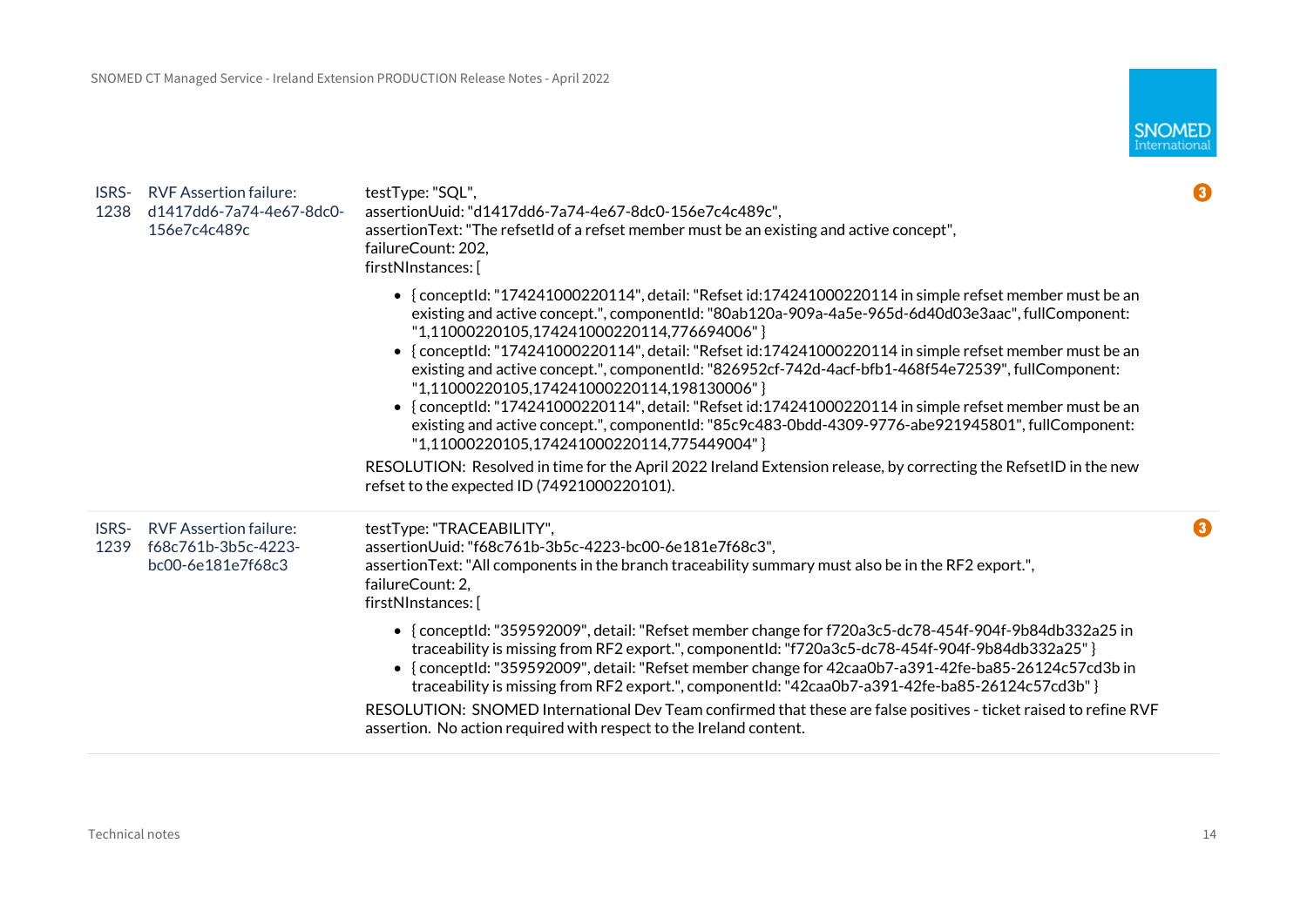

| <b>ISRS-</b><br>1240 | RVF Assertion failure:<br>0e898ae0-15cb-45f9-<br>b032-041193aa79e8 | testCategory: "file-centric-validation, US, EXTENSION",<br>testType: "SQL",<br>assertionUuid: "0e898ae0-15cb-45f9-b032-041193aa79e8",<br>assertion Text: "The refset id of components should be in refset descriptor list",<br>queryInMilliSeconds: 5333,<br>failureCount: 1,<br>firstNInstances: [                                          |
|----------------------|--------------------------------------------------------------------|----------------------------------------------------------------------------------------------------------------------------------------------------------------------------------------------------------------------------------------------------------------------------------------------------------------------------------------------|
|                      |                                                                    | { conceptId: "0", detail: "simplerefset ::id= 0133b613-4f17-4cf3-a3a9-5edf18224a13 ::refset id: 174241000220114 is<br>not in refset descriptor list", fullComponent: "" }<br>RESOLUTION: Resolved in time for the April 2022 Ireland Extension release, by correcting the RefsetID in the new<br>refset to the expected ID (74921000220101). |

3 issues

### <span id="page-14-0"></span>*Notice of changes to the International Edition Release Schedule*

As you may already know SNOMED International have transitioned to a monthly delivery schedule for the International Edition of SNOMED CT. The move towards more frequent releases of SNOMED CT will realize several benefits, including:

- The potential to be able to get content changes into the terminology in a shorter time frame.
- The fostering of better interoperability, as a result of entities being able to consume release content that is more aligned with other organizations.
- The prevention of circular dependencies that occur in longer projects, due to the move towards smaller, more manageable authoring projects.
- More automated validation services, as a result of the inherent removal of the Alpha/Beta stages in the Release cycle.

Whilst most users will continue unaffected (as they can simply continue to download the releases every 6 months as always), this transition will necessarily involve a few changes to process/packages:

- **Delta files have been removed from both International and Managed Service release packages, including the Ireland Extension.** A Delta Generation service will be provided for those who need it. The Delta Generation Tool allows users to create their own Delta between two fixed release dates - you can find it here:
	- https://github.com/IHTSDO/delta-generator-tool/releases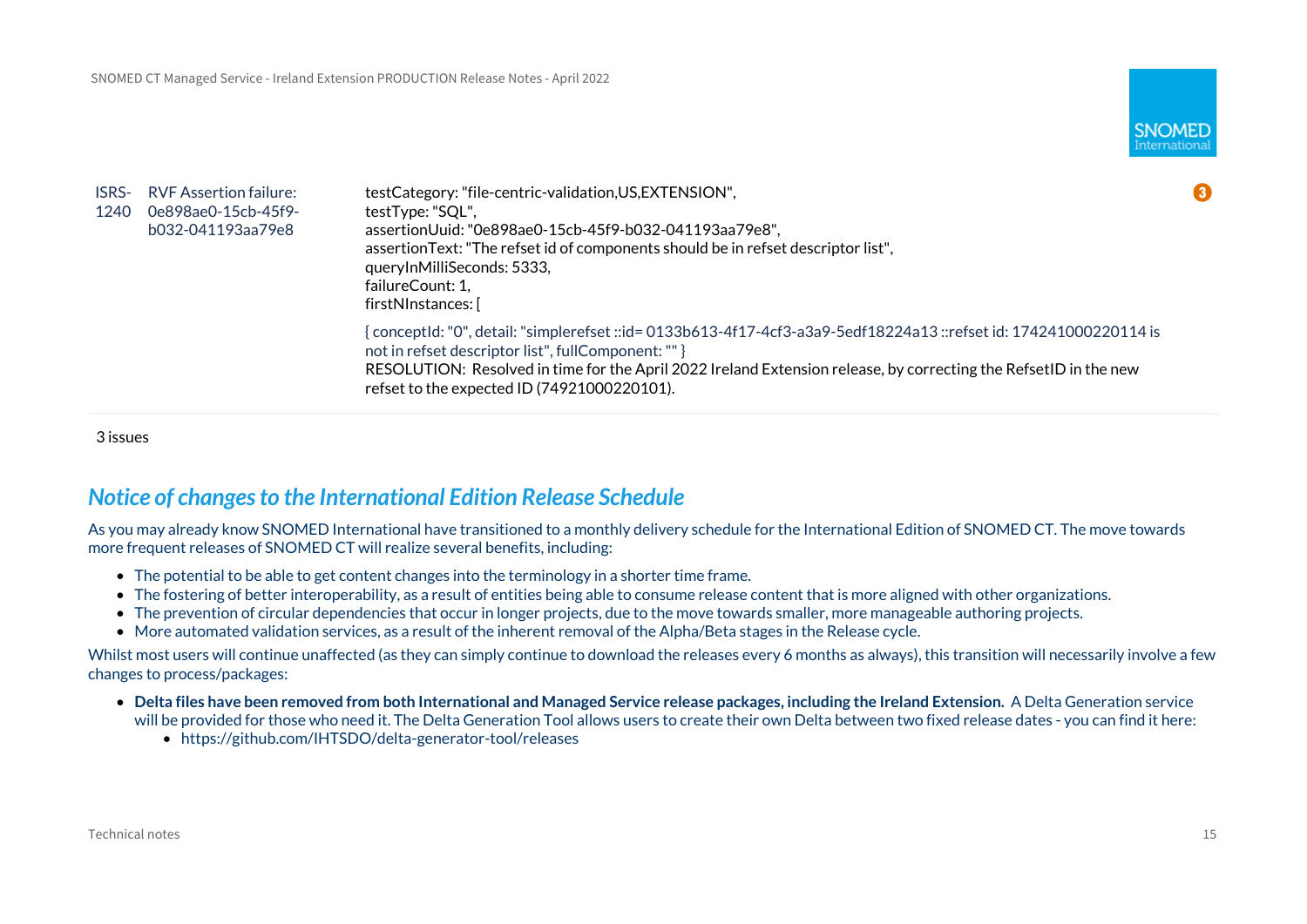

• The ICD-O/ICD-10 Maps will continue to be published in each Monthly International Edition release package (in line with that month's content) for the foreseeable future, unless we experience issues with the new process in Production, and they need to be removed at a later date.

The first monthly Release of the SNOMED CT International Edition was published on the 28th February 2022 with the Delta files having been removed, and therefore they will be removed from the Ireland Extension from the April 2022 Release onwards.

**Please note** - While the SNOMED CT International Edition is moving to monthly releases, the Ireland Extension of SNOMED CT will remain on the current bi-annual release schedule of April and October for 2022.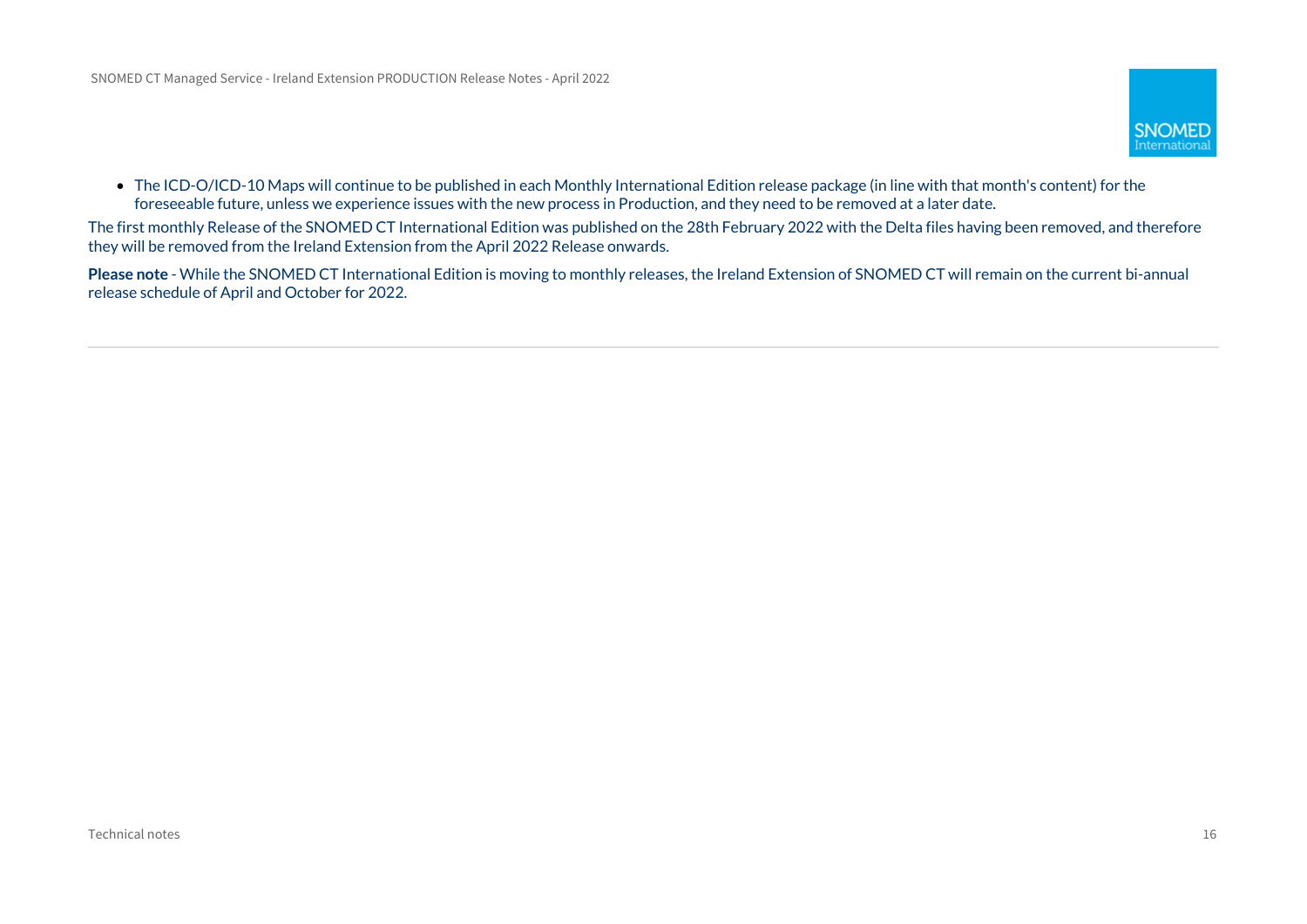

# <span id="page-16-0"></span>**Appendix 1**

Table 1.1 New concepts

| 11621000220104 | Irish Maternity Early Warning System (assessment scale)                                                                          | (assessment scale)            |
|----------------|----------------------------------------------------------------------------------------------------------------------------------|-------------------------------|
| 84741000220100 | Irish Paediatric Early Warning System (assessment scale)                                                                         | (assessment scale)            |
| 84901000220104 | Infective exacerbation of cystic fibrosis (disorder)                                                                             | (disorder)                    |
| 74901000220105 | Columnar cell lesion of breast (finding)                                                                                         | (finding)                     |
| 74921000220101 | Antimicrobial stewardship Performance Indicator Measurement<br>System (APIMS) Data Set for Ireland (foundation metadata concept) | (foundation metadata concept) |
| 41661000220104 | Breastcheck screening service reference set (foundation metadata<br>(foundation metadata concept)<br>concept)                    |                               |
| 74931000220103 | Dentistry refset Ireland (foundation metadata concept)                                                                           | (foundation metadata concept) |
| 84731000220109 | Lymphodema reference set Ireland (foundation metadata concept)                                                                   | (foundation metadata concept) |
| 61681000220104 | National ambulance service reference set (foundation metadata<br>concept)                                                        | (foundation metadata concept) |
| 73041000220108 | Patient Flow Dataset Ireland (foundation metadata concept)<br>(foundation metadata concept)                                      |                               |
| 61671000220102 | Public health nurse clinical caseload dataset Ireland (foundation<br>(foundation metadata concept)<br>metadata concept)          |                               |
| 62051000220105 | Janssen COVID-19 Vaccine 0.5 millilitre suspension injection Janssen<br>Inc (medicinal product)                                  | (medicinal product)           |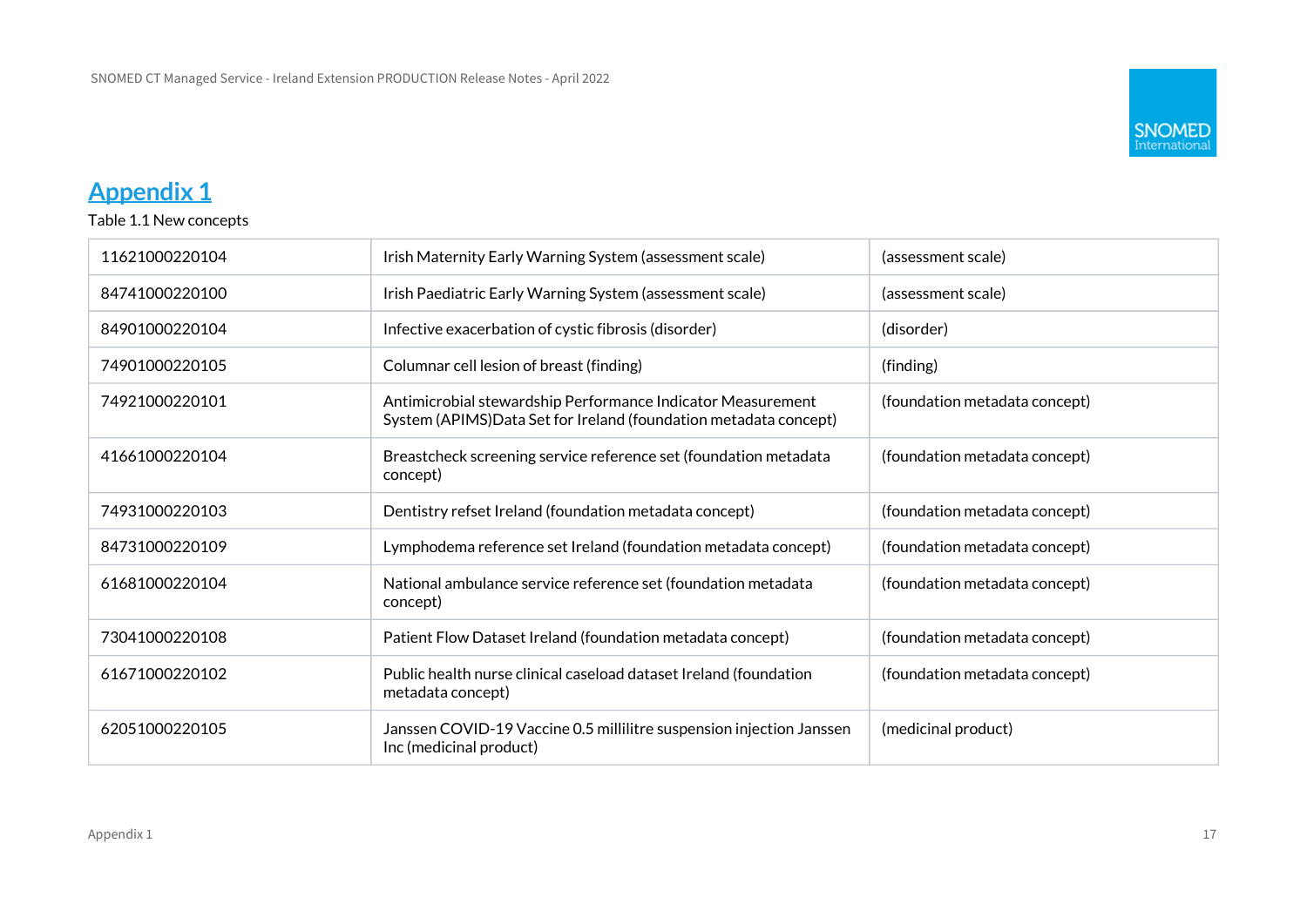

| 62071000220101 | Personal public service number (observable entity)<br>(observable entity)     |                   |  |
|----------------|-------------------------------------------------------------------------------|-------------------|--|
| 84881000220101 | Bed rail risk assessment (procedure)                                          | (procedure)       |  |
| 11661000220109 | Care bundle (procedure)                                                       | (procedure)       |  |
| 11671000220103 | Care bundle for medical device (procedure)                                    | (procedure)       |  |
| 84761000220101 | Face, legs, activity, cry, consolability pain assessment scale<br>(procedure) | (procedure)       |  |
| 11651000220107 | Introduction situation, background assessment recommendation<br>(procedure)   | (procedure)       |  |
| 84871000220104 | Manual handling risk assessment (procedure)                                   | (procedure)       |  |
| 84891000220103 | Subcutaneous cannulation (procedure)                                          | (procedure)       |  |
| 84821000220100 | Frailty care plan (record artifact)                                           | (record artifact) |  |
| 84861000220105 | Home support service care plan (record artifact)                              | (record artifact) |  |
| 84791000220108 | Incontinence associated dermatitis care plan (record artifact)                | (record artifact) |  |
| 84841000220106 | Neurogenic bowel care plan (record artifact)                                  | (record artifact) |  |
| 84781000220105 | Pressure ulcer prevention care plan (record artifact)                         | (record artifact) |  |
| 84851000220108 | Urinary catheter care plan (record artifact)                                  | (record artifact) |  |
| 84951000220100 | Urinary incontinence care plan (record artifact)                              | (record artifact) |  |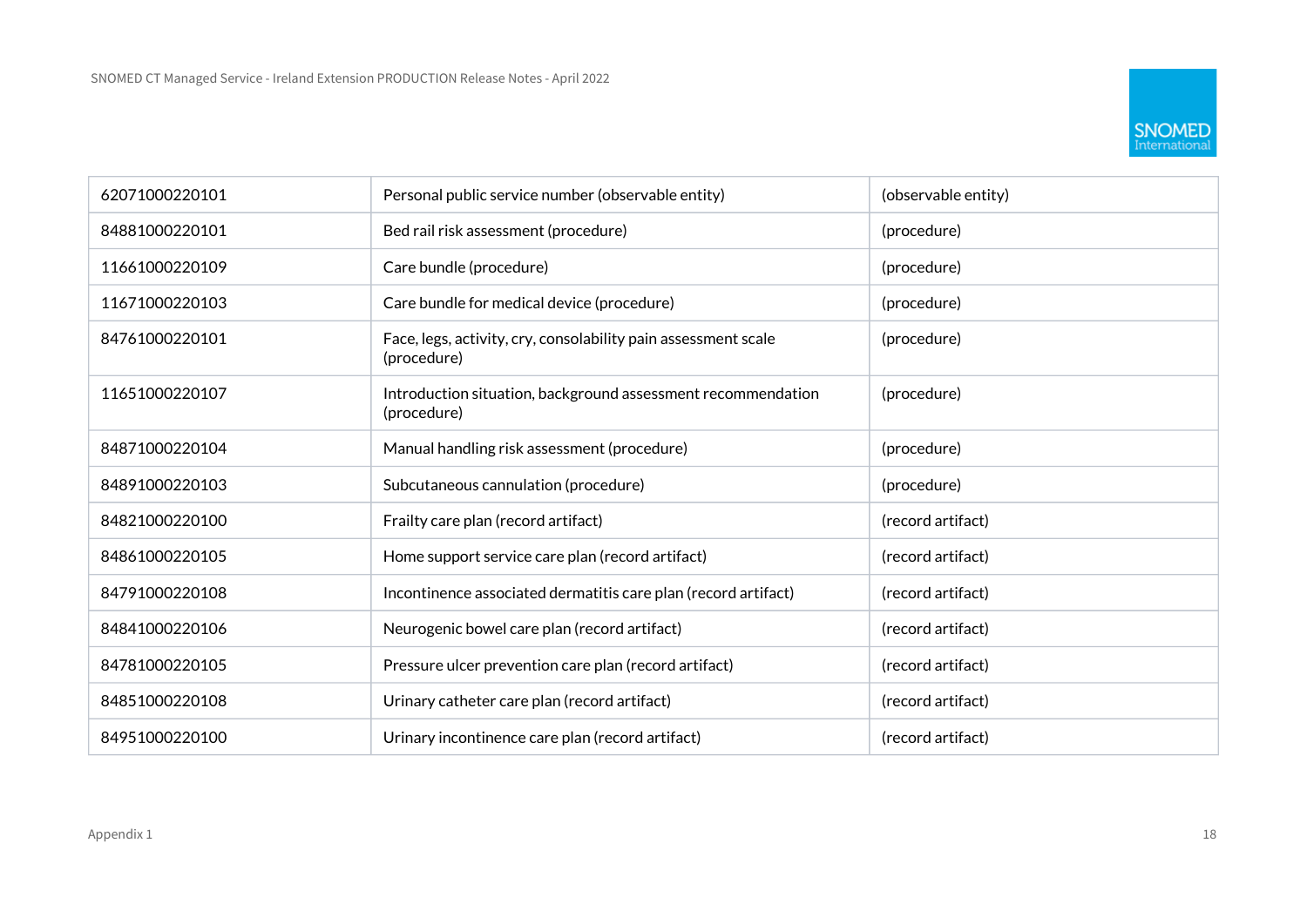

| 84831000220102 | Wound care plan (record artifact)                             | (record artifact) |
|----------------|---------------------------------------------------------------|-------------------|
| 84801000220109 | Care of incontinence sheath (regime/therapy)                  | (regime/therapy)  |
| 84961000220103 | Care of neurogenic bowel (regime/therapy)<br>(regime/therapy) |                   |
| 84811000220107 | Care of postnatal depression (regime/therapy)                 | (regime/therapy)  |
| 11631000220101 | Cardiotochogram indicated (situation)                         | (situation)       |
| 11641000220105 | (situation)<br>Postnatal risk factors (situation)             |                   |
| 62041000220108 | (supplier)<br>Janssen Inc. (supplier)                         |                   |

#### Appendix 2

Table 1.2

These are new incoming relationships.

| 273249006 | Assessment scales (assessment scale)                             | (assessment scale) |
|-----------|------------------------------------------------------------------|--------------------|
| 76752008  | Breast structure (body structure)                                | (body structure)   |
| 361713003 | Entire subcutaneous tissue (body structure)<br>(body structure)  |                    |
| 321667001 | Respiratory tract structure (body structure)<br>(body structure) |                    |
| 195647007 | (disorder)<br>Acute respiratory infection (disorder)             |                    |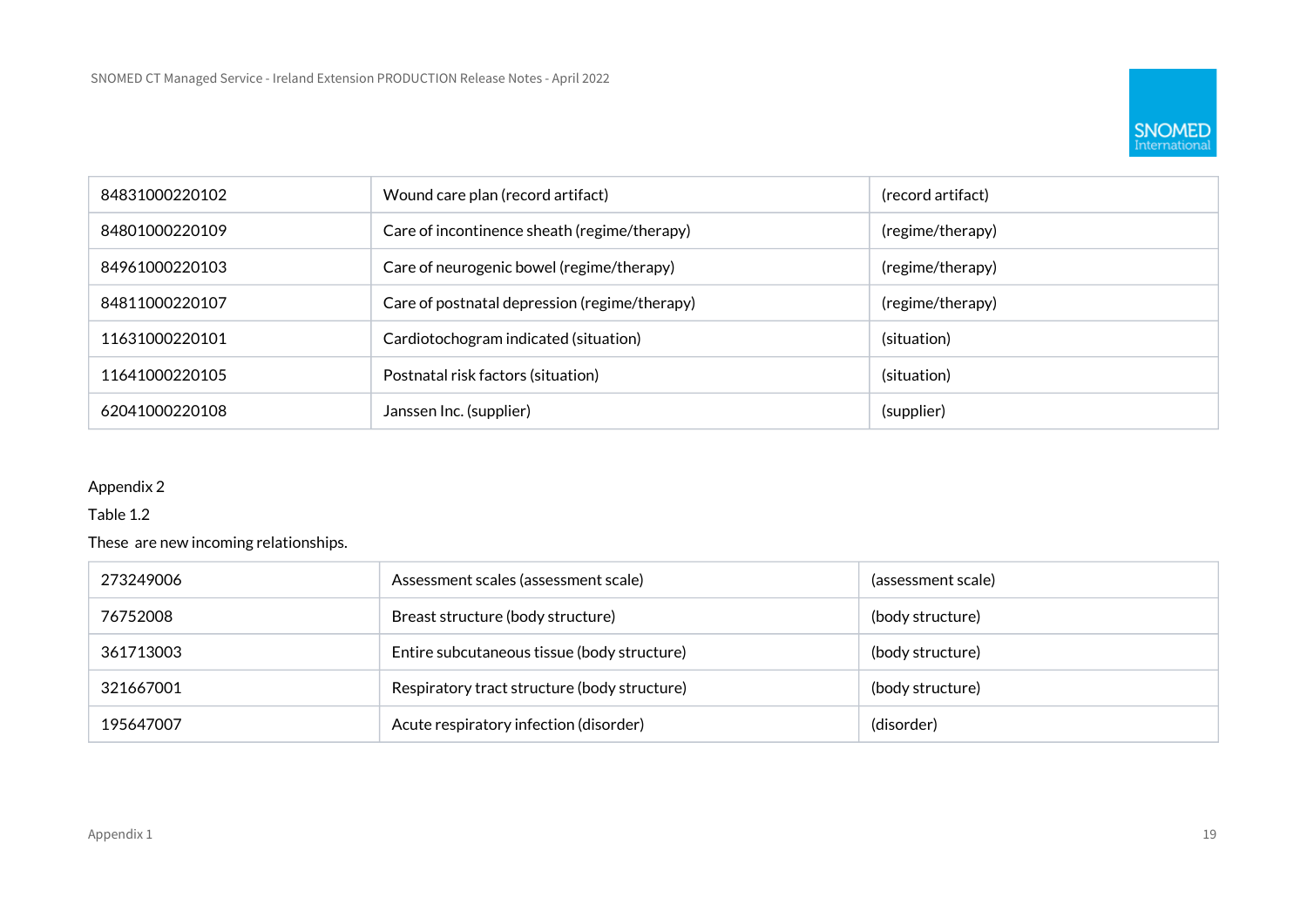

| 17097001  | Chronic disease of respiratory system (disorder)                            | (disorder)                    |
|-----------|-----------------------------------------------------------------------------|-------------------------------|
| 177010002 | Chronic infectious disease (disorder)                                       | (disorder)                    |
| 116339002 | Breast finding (finding)                                                    | (finding)                     |
| 86569001  | Postpartum state (finding)                                                  | (finding)                     |
| 446609009 | Simple type reference set (foundation metadata concept)                     | (foundation metadata concept) |
| 787859002 | Vaccine product (medicinal product)                                         | (medicinal product)           |
| 55465005  | Columnar cell atypia (morphologic abnormality)<br>(morphologic abnormality) |                               |
| 6920004   | Defect (morphologic abnormality)                                            | (morphologic abnormality)     |
| 423901009 | Identification code (observable entity)                                     | (observable entity)           |
| 410604004 | Subject of record (person)                                                  | (person)                      |
| 337636000 | Incontinence sheath (physical object)                                       | (physical object)             |
| 258620006 | Vascular cannula (physical object)                                          | (physical object)             |
| 223490009 | Appliance procedures (procedure)                                            | (procedure)                   |
| 445536008 | Assessment using assessment scale (procedure)                               | (procedure)                   |
| 710955000 | Biomedical equipment procedure (procedure)                                  | (procedure)                   |
| 42825003  | Cannulation (procedure)<br>(procedure)                                      |                               |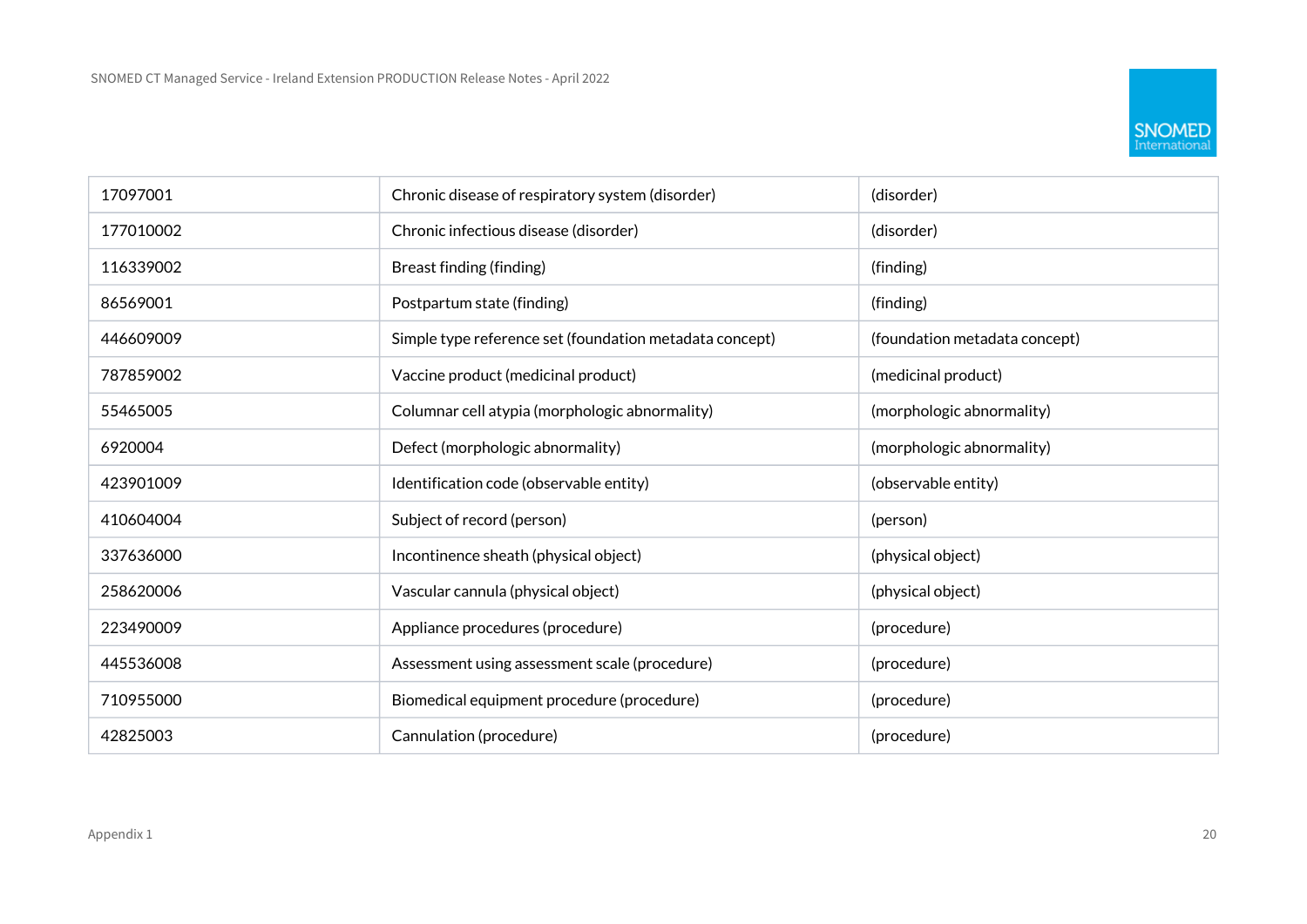

| 11661000220109 | Care bundle (procedure)<br>(procedure)                                                             |                   |  |
|----------------|----------------------------------------------------------------------------------------------------|-------------------|--|
| 225297008      | Care planning and problem solving actions (procedure)                                              | (procedure)       |  |
| 9718006        | Polymerase chain reaction analysis (procedure)                                                     | (procedure)       |  |
| 399150003      | Polymerase chain reaction test for severe acute respiratory<br>(procedure)<br>syndrome (procedure) |                   |  |
| 118726005      | Procedure on subcutaneous tissue (procedure)                                                       | (procedure)       |  |
| 408767007      | Procedure with a clinical finding focus (procedure)                                                | (procedure)       |  |
| 408766003      | Procedure with a procedure focus (procedure)<br>(procedure)                                        |                   |  |
| 225338004      | Risk assessment (procedure)                                                                        | (procedure)       |  |
| 416325004      | Vascular cannula procedure (procedure)<br>(procedure)                                              |                   |  |
| 255212004      | Acute-on-chronic (qualifier value)                                                                 | (qualifier value) |  |
| 410512000      | Current or specified time (qualifier value)                                                        | (qualifier value) |  |
| 129265001      | Evaluation - action (qualifier value)                                                              | (qualifier value) |  |
| 410535002      | Indicated (qualifier value)<br>(qualifier value)                                                   |                   |  |
| 441862004      | Infectious process (qualifier value)                                                               | (qualifier value) |  |
| 257867005      | Insertion - action (qualifier value)                                                               | (qualifier value) |  |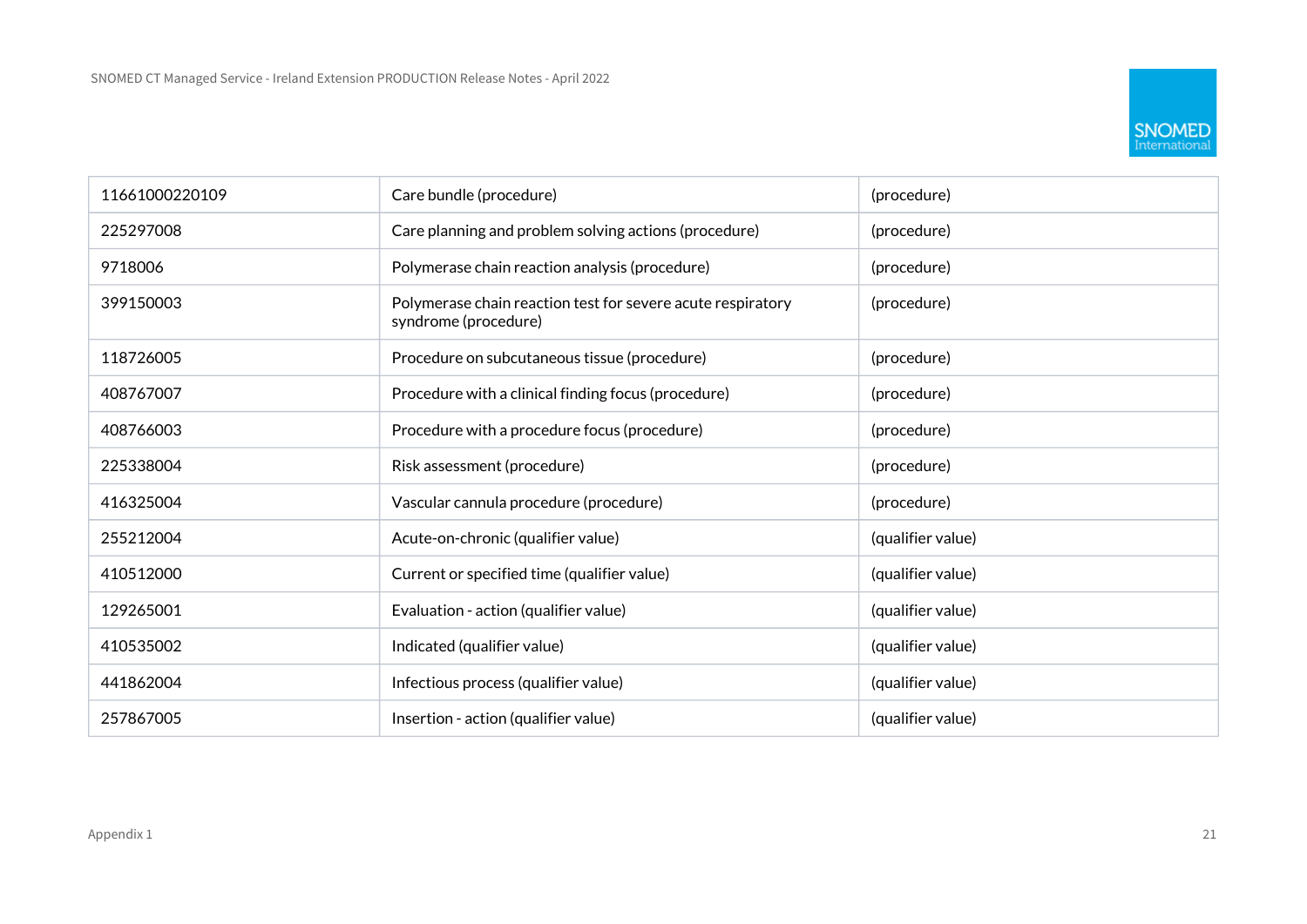

| 129271007       | Management - action (qualifier value)<br>(qualifier value)              |                  |
|-----------------|-------------------------------------------------------------------------|------------------|
| 734163000       | Care plan (record artifact)<br>(record artifact)                        |                  |
| 387672006       | Cardiotochogram (regime/therapy)                                        | (regime/therapy) |
| 309637002       | Care of equipment categorized by device (regime/therapy)                | (regime/therapy) |
| 225365006       | Care regime (regime/therapy)<br>(regime/therapy)                        |                  |
| 133877004       | Therapeutic regimen (regime/therapy)<br>(regime/therapy)                |                  |
| 225219005       | Verbal communication interventions (regime/therapy)<br>(regime/therapy) |                  |
| 318331000221102 | Active immunity stimulant role (role)<br>(role)                         |                  |
| 708538000       | (situation)<br>Procedure indicated (situation)                          |                  |
| 243796009       | Situation with explicit context (situation)<br>(situation)              |                  |
| 774164004       | Supplier (supplier)<br>(supplier)                                       |                  |

#### Table 1.4

Text definitions

| <b>FSN</b><br>$\overline{\phantom{0}}$<br>$\overline{\phantom{a}}$<br>$\sim$<br>Lang<br>I erm<br>Semlag<br>ld<br>the contract of the contract of the |
|------------------------------------------------------------------------------------------------------------------------------------------------------|
|------------------------------------------------------------------------------------------------------------------------------------------------------|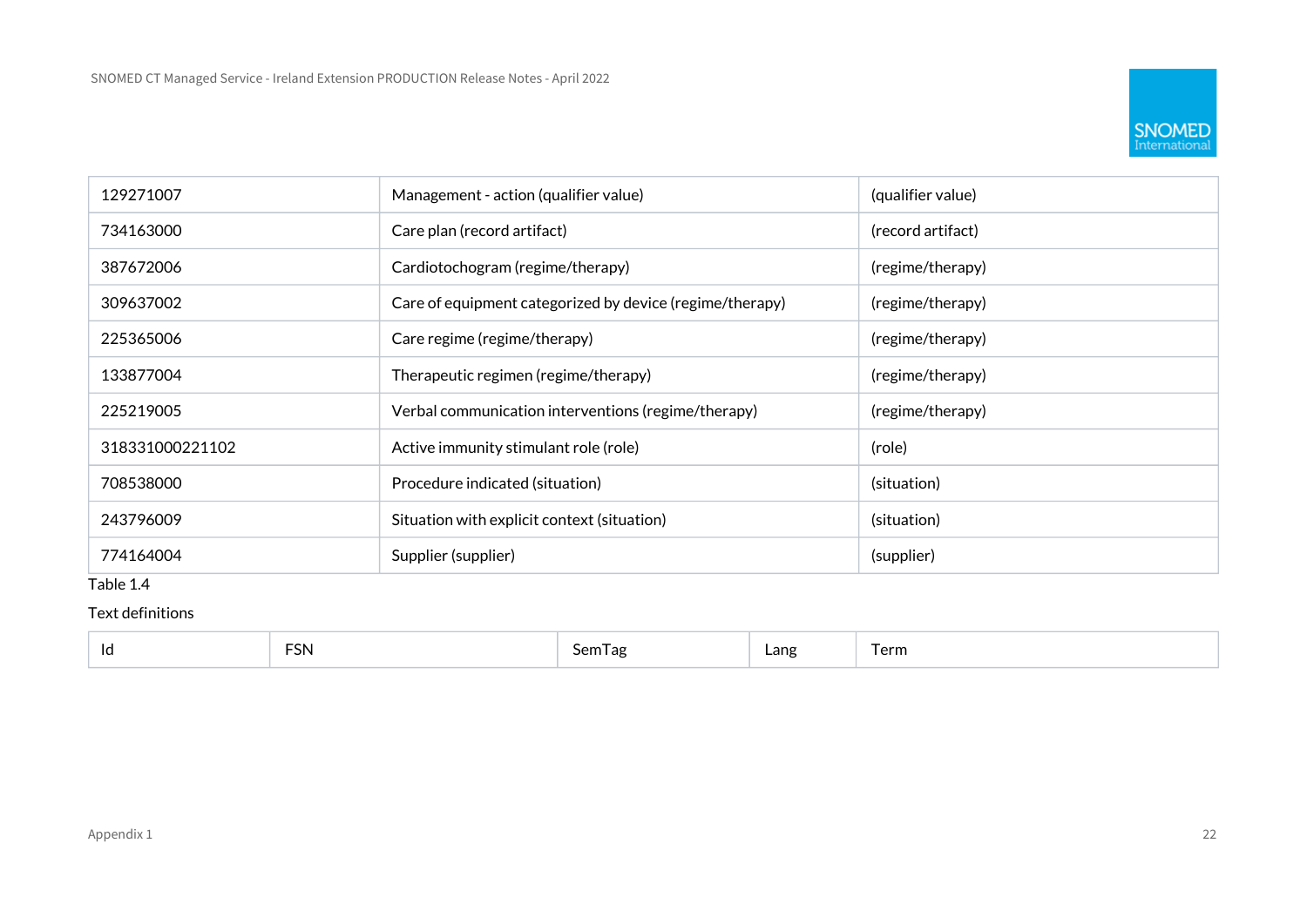

| 84741000220100 | Irish Paediatric Early Warning System<br>(assessment scale)                    | (assessment scale) | en | Irish Paediatric early warning system (child (< 16)<br>years) in-patient in the acute setting) IPEWS is a<br>system which involves the anticipation,<br>recognition, escalation, response and evaluation<br>of the management of clinical deterioration |
|----------------|--------------------------------------------------------------------------------|--------------------|----|---------------------------------------------------------------------------------------------------------------------------------------------------------------------------------------------------------------------------------------------------------|
| 11661000220109 | Care bundle (procedure)                                                        | (procedure)        | en | A care bundle is a collection of interventions that<br>may be applied to the management of a particular<br>condition.                                                                                                                                   |
| 11651000220107 | Introduction situation, background<br>assessment recommendation<br>(procedure) | (procedure)        | en | ISBAR (Introduction, Situation, Background<br>Assessment, Recommendation) is such a tool.<br>ISBAR organises a conversation into the essential<br>elements in the transfer of information from one<br>source to another.                                |

#### Table 1.5

Product containing precisely belatacept 250 mg powder for concentrate for solution for infusion (clinical drug)

Product containing precisely clarithromycin (as clarithromycin lactobionate) 500 mg/ 1vial powder for concentrate solution for infusion

Product containing precisely dacarbazine (as dacarbazine citrate) 1000 mg powder for conventional release solution for infusion (clinical drug)

Product containing precisely dacarbazine (as dacarbazine citrate) 500 mg powder for conventional release solution for infusion (clinical drug)

Product containing precisely decitabine 50 mg/1 vial powder for concentrate for solution for infusion (clinical drug)

Product containing precisely dexrazoxane (as dexrazoxane hydrochloride) 500 mg/ 1 vial powder for concentrate for solution for infusion

Product containing precisely efmoroctocog alfa 1000 units/ 1 vial powder for solution for injection (clinical drug)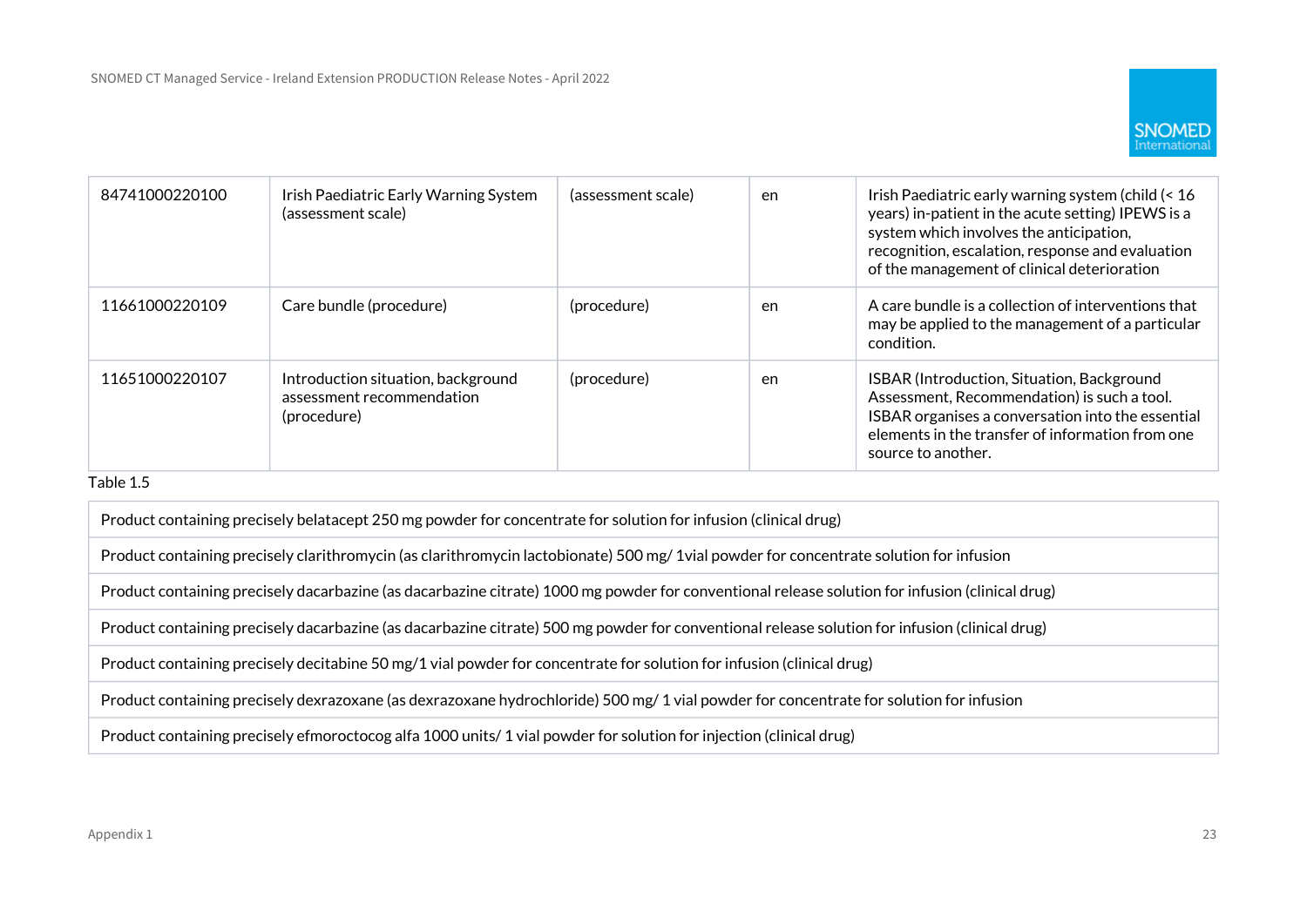

| Product containing precisely efmoroctocog alfa 1500 units/1 vial powder for solution for injection (clinical drug)                                            |
|---------------------------------------------------------------------------------------------------------------------------------------------------------------|
| Product containing precisely efmoroctocog alfa 2000 units/1 vial powder for solution for injection (clinical drug)                                            |
| Product containing precisely efmoroctocog alfa 250 units/1 vial powder for solution for injection (clinical drug)                                             |
| Product containing precisely efmoroctocog alfa 3000 units/1 vial powder for solution for injection (clinical drug)                                            |
| Product containing precisely efmoroctocog alfa 500 units/1 vial powder for solution for injection (clinical drug)                                             |
| Product containing precisely epoprostenol (as epoprostenol sodium) 0.5 mg/1 vial powder for conventional release solution for infusion                        |
| Product containing precisely epoprostenol (as epoprostenol sodium) 1.5 mg/1 vial powder for conventional release solution for infusion                        |
| Product containing precisely esomeprazole (as esomeprazole sodium) 40 mg/1 vial powder for conventional release solution for injection                        |
| Product containing precisely etanercept 10 mg/1 vial powder for conventional release solution for injection (clinical drug)                                   |
| Patisiran sodium (substance)                                                                                                                                  |
| Product containing only alemtuzumab in parenteral dose form (medicinal product form)                                                                          |
| Product containing only clofarabine in parenteral dose form (medicinal product form)                                                                          |
| Product containing precisely alemtuzumab 10 milligram/1 milliliter conventional release solution for infusion (clinical drug)                                 |
| Product containing precisely clofarabine 1 milligram/1 milliliter conventional release solution for infusion (clinical drug)                                  |
| Product containing precisely mitoxantrone (as mitoxantrone hydrochloride) 2 milligram/1 milliliter conventional release solution for infusion (clinical drug) |
| Product containing only mitoxantrone in parenteral dose form (medicinal product form)                                                                         |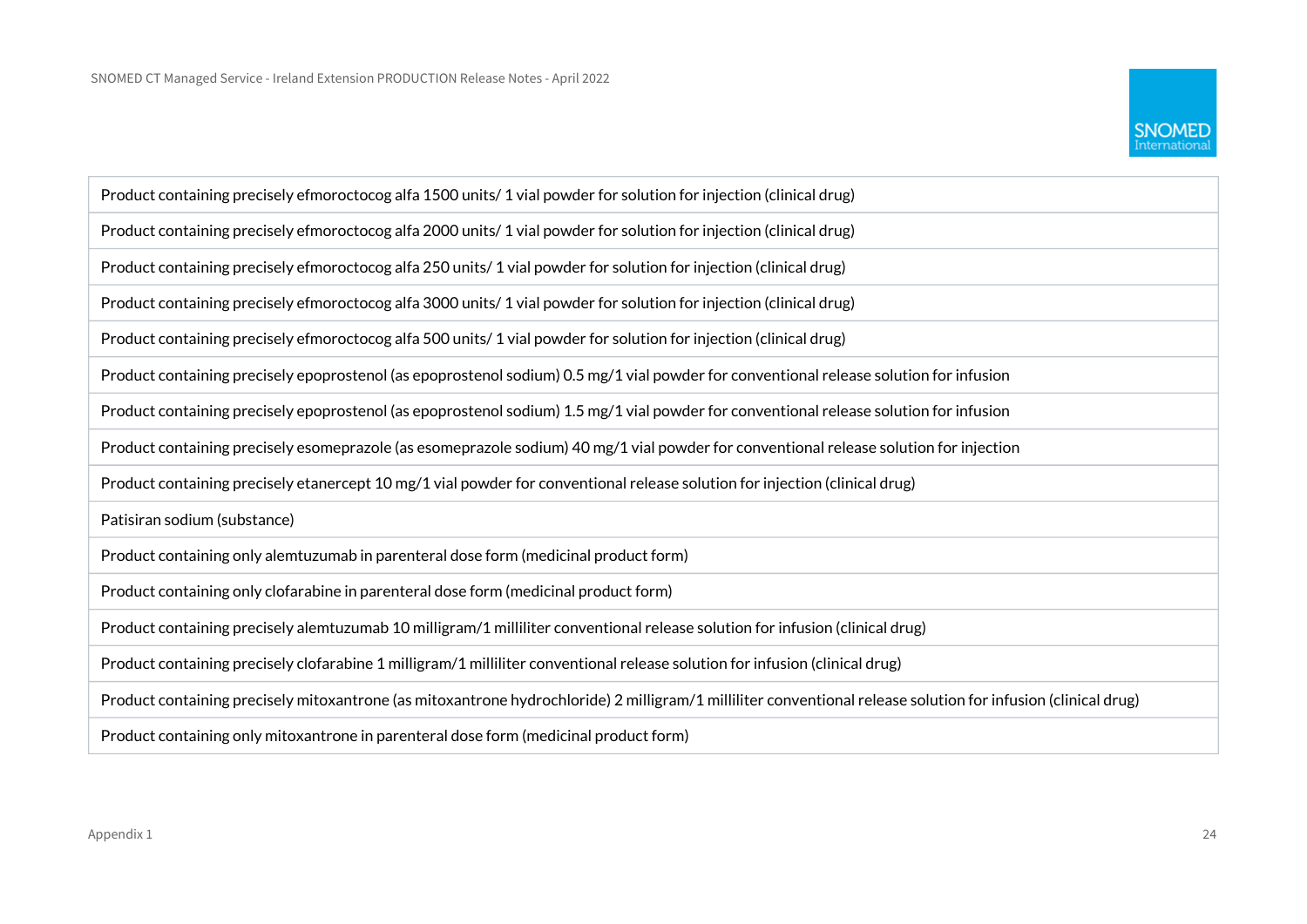

| Product containing precisely botulinum toxin type A 100 units powder for conventional release solution for injection (clinical drug)        |
|---------------------------------------------------------------------------------------------------------------------------------------------|
| Product containing precisely botulinum toxin type A 50 units powder for conventional release solution for injection (clinical drug)         |
| Product containing precisely botulinum toxin type A 125 units powder for conventional release solution for injection (clinical drug)        |
| Product containing precisely carfilzomib 10 mg powder for solution for infusion (clinical drug)                                             |
| Product containing precisely carfilzomib 30 mg powder for solution for infusion (clinical drug)                                             |
| Product containing precisely carfilzomib 60 mg powder for solution for infusion (clinical drug)                                             |
| Product containing precisely cefuroxime (as cefuroxime sodium) 50 mg/1 each powder for conventional release solution for injection          |
| Product containing precisely migalastat (as migalastat hydrochloride) 123 mg/1 each conventional release oral capsule                       |
| Product containing precisely niraparib (as niraparib tosilate monohydrate) 100 mg/1 each conventional release oral capsule                  |
| Product containing precisely talazoparib (as talazoparib tosylate) 250 mcg/1 each conventional release oral capsule                         |
| Product containing precisely talazoparib (as talazoparib tosylate) 1mg/1 each conventional release oral capsule                             |
| Product containing precisely dexamethasone phosphate (as dexamethasone sodium phosphate) 1 mg/1 ml conventional release eye drops, solution |
| Product containing precisely hydrocortisone sodium phosphate 3.35 mg/1 ml conventional release eye drops, solution (clinical drug)          |
| Product containing precisely proxymetacaine hydrochloride 5 mg/1ml conventional release eye drops, solution (clinical drug)                 |
| Product containing precisely apraclonidine (as apraclonidine hydrochloride) 10 mg/1 ml conventional release eye drops, solution             |
| Product containing precisely bromfenac (as bromfenac sodium) 900 mcg/1 ml conventional release eye drops, solution                          |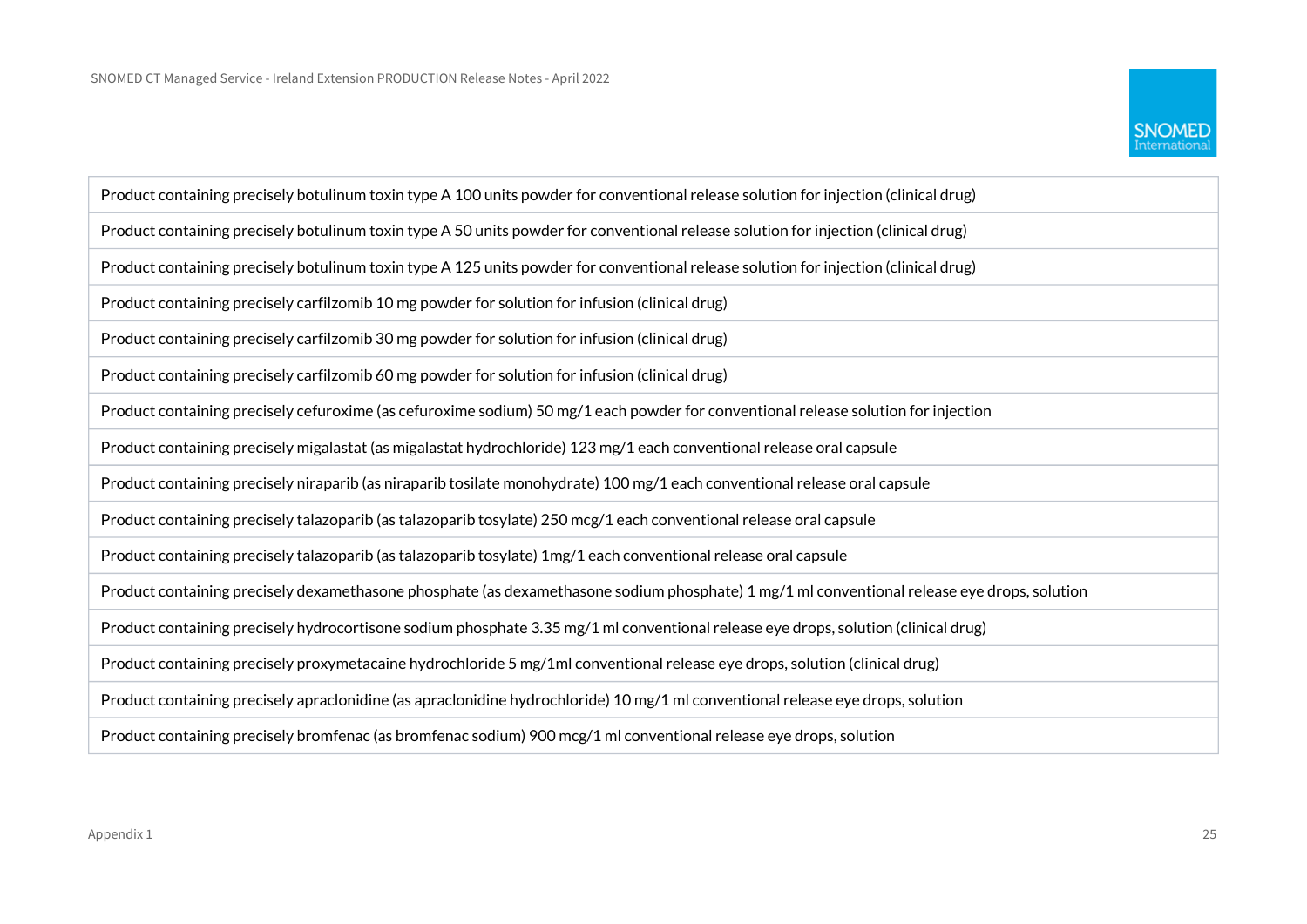

| Product containing precisely carmellose sodium 10 mg/1 ml conventional release eye drops, solution (clinical drug)                                  |
|-----------------------------------------------------------------------------------------------------------------------------------------------------|
| Product containing precisely carmellose sodium 5 mg/1 ml conventional release solution for eye drops (clinical drug)                                |
| Product containing precisely diclofenac sodium 1 mg/1 ml conventional release solution for eye drops (clinical drug)                                |
| Product containing precisely nepafenac 1 mg/1 ml conventional release suspension for eye drops (clinical drug)                                      |
| Product containing precisely ketorolac trometamol 5 mg/1 ml conventional release solution for eye drops (clinical drug)                             |
| Product containing precisely hypromellose 3.2 mg/1 ml conventional release solution for eye drops (clinical drug)                                   |
| Product containing precisely hexylresorcinol 2.4 mg/1 each lozenge (clinical drug)                                                                  |
| Product containing precisely aciclovir (as aciclovir sodium) 250 mg/1 vial powder for conventional release solution for infusion                    |
| Product containing precisely alglucosidase alfa 50 mg/1 vial powder for concentrate for conventional release solution for infusion (clinical drug)  |
| Product containing precisely aminolevulinic acid hydrochloride (as 5-aminolevulinic acid) 30 mg/1 ml powder for conventional release oral solution) |
| Product containing precisely anidulafungin 100 mg/1 vial powder for concentrate for solution for infusion (clinical drug)                           |
| Product containing precisely antithymocyte immunoglobulin rabbit 25 mg/1 each powder for conventional release solution for infusion (clinical drug) |
| Product containing precisely bendamustine hydrochloride 25 mg powder for concentrate for solution for infusion. (clinical drug)                     |
| Product containing precisely blinatumomab 38.5 mcg powder for concentrate for solution for infusion (clinical drug)                                 |
| Product containing precisely ammonia 350mg/1g conventional release cutaneous emulsion (clinical drug)                                               |
| Product containing precisely betamethasone (as betamethasone valerate) 1 mg/1g cutaneous foam                                                       |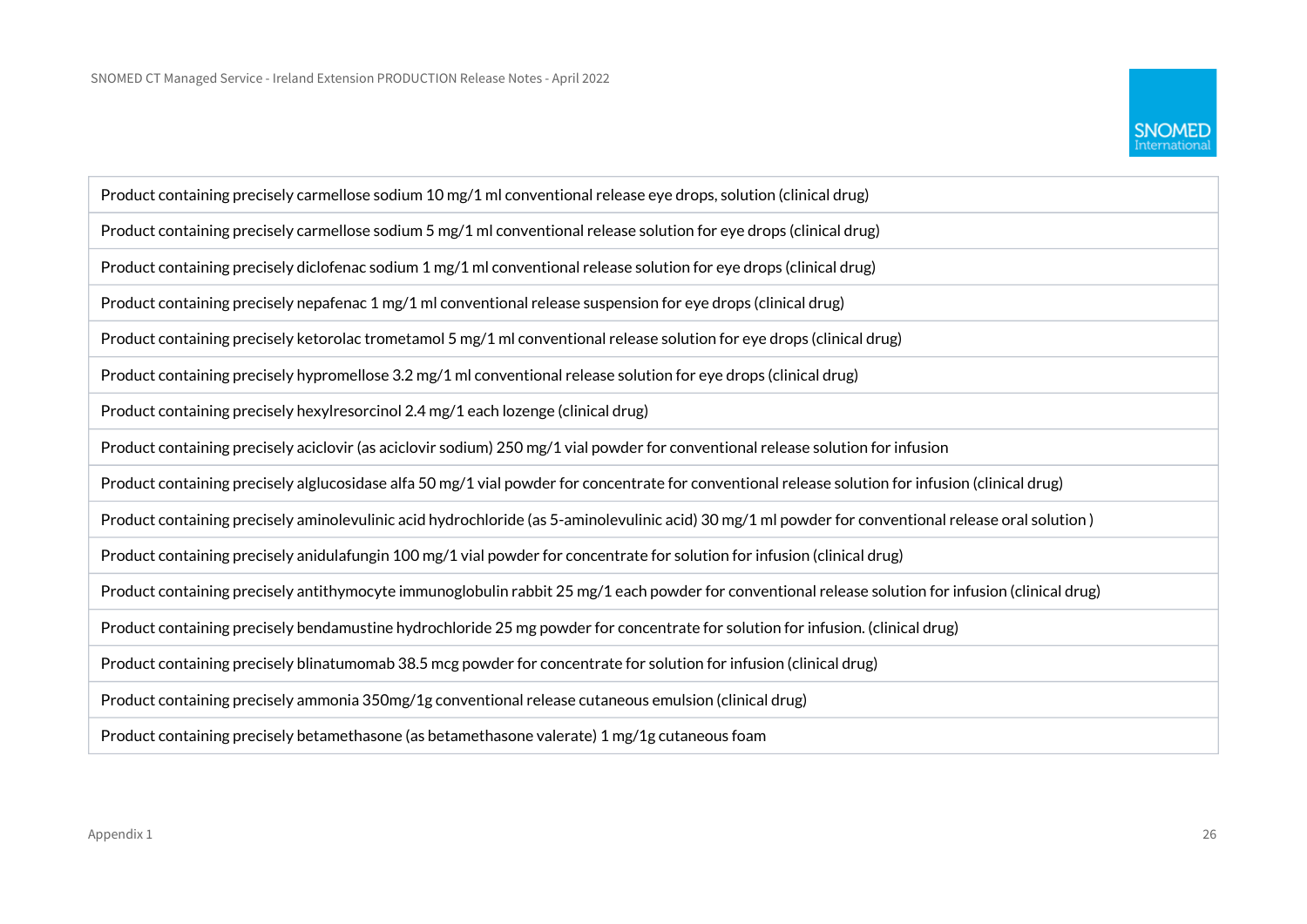

Product containing precisely paclitaxel (as albumin bound paclitaxel) 5 mg/1 ml powder for dispersion for infusion (clinical drug) Product containing precisely colistimethate sodium 1 MIU/1 vial powder for solution for injection/infusion (clinical drug) Product containing precisely colistimethate sodium 2 MIU/1 vial powder for solution for injection/infusion (clinical drug) Product containing precisely cetuximab 5 milligram/1 milliliter conventional release solution for infusion (clinical drug) Product containing precisely fludarabine phosphate 25 milligram/1 milliliter conventional release solution for infusion (clinical drug) Product containing precisely gemcitabine (as gemcitabine hydrochloride) 100 milligram /1 milliliter conventional release solution for infusion (clinical drug) Product containing precisely gemcitabine (as gemcitabine hydrochloride) 38 milligram /1 milliliter conventional release solution for infusion (clinical drug) Product containing precisely gemcitabine (as gemcitabine hydrochloride) 40 milligram /1 milliliter conventional release solution for infusion (clinical drug) Product containing precisely obinutuzumab 25 milligram/1 milliliter conventional release solution for infusion (clinical drug)

Product containing precisely patisiran (as patisiran sodium) 2 milligram/1 milliliter conventional release solution for infusion (clinical drug)

Table 1.6

Content promoted from other extensions to International

1106021000000101 |Insertion of magnetic marker into breast using stereotactic mammography guidance (procedure)| has ben added to the International release. This response is subject to change until the time of release.

1111791000000108 |Insertion of magnetic marker into breast using X-ray guidance (procedure)| has been added to the International release. This response is subject to change until the time of release.